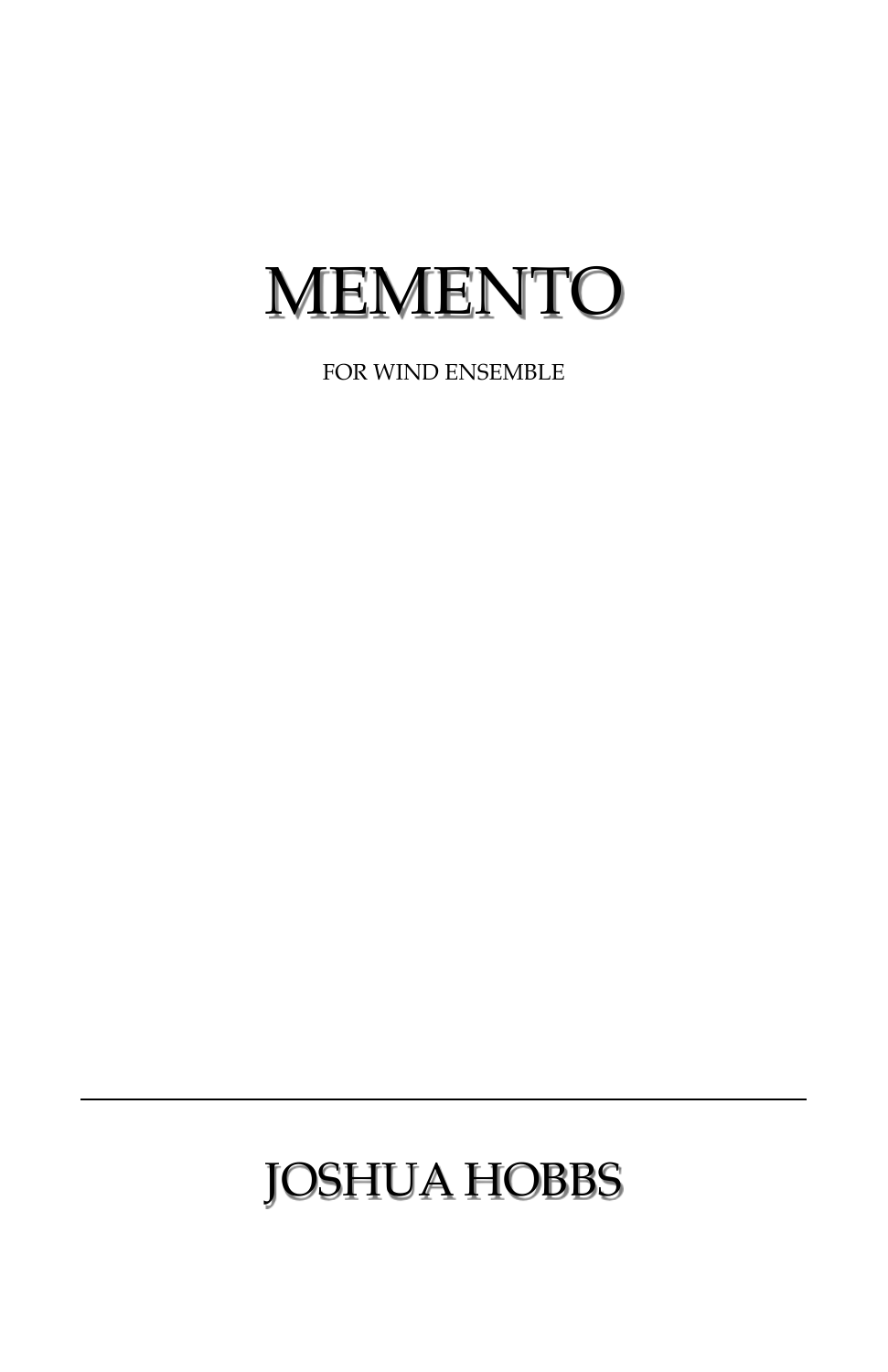FOR WIND ENSEMBLE

## **JOSHUA HOBBS**

Duration: *ca.* 5:30

Grade: 4

### INSTRUMENTATION

| Flute 1              | Trumpet 1  | Timpani                                        |
|----------------------|------------|------------------------------------------------|
| Flute 2              | Trumpet 2  | Percussion 1                                   |
| Oboe                 | Trumpet 3  | Vibraphone, Xylophone, Marimba, Crash Cymbal   |
| <b>Bassoon</b>       | Horn 1     | Percussion 2                                   |
| Clarinet 1           | Horn 2     | Marimba, Bass Drum                             |
| Clarinet 2           | Trombone 1 | Percussion 3                                   |
| Clarinet 3           | Trombone 2 | Glockenspiel, Vibraphone, Snare Drum           |
| <b>Bass Clarinet</b> | Trombone 3 | Percussion 4                                   |
| Alto Sax 1           | Euphonium  | Marimba, Sus. Cymbal, Crash Cymbal, Wood Block |
| Alto Sax 2           | Tuba       | Percussion 5                                   |
| Tenor Sax            |            | Slapstick, Bass Drum, Sus. Cymbal              |
| Bari Sax             |            |                                                |

### [WWW.JOSHUAHOBBSMUSIC.COM](http://WWW.JOSHUAHOBBSMUSIC.COM)

#### [JOSHHOBBSMUSIC@GMAIL.COM](mailto:JOSHHOBBSMUSIC@GMAIL.COM)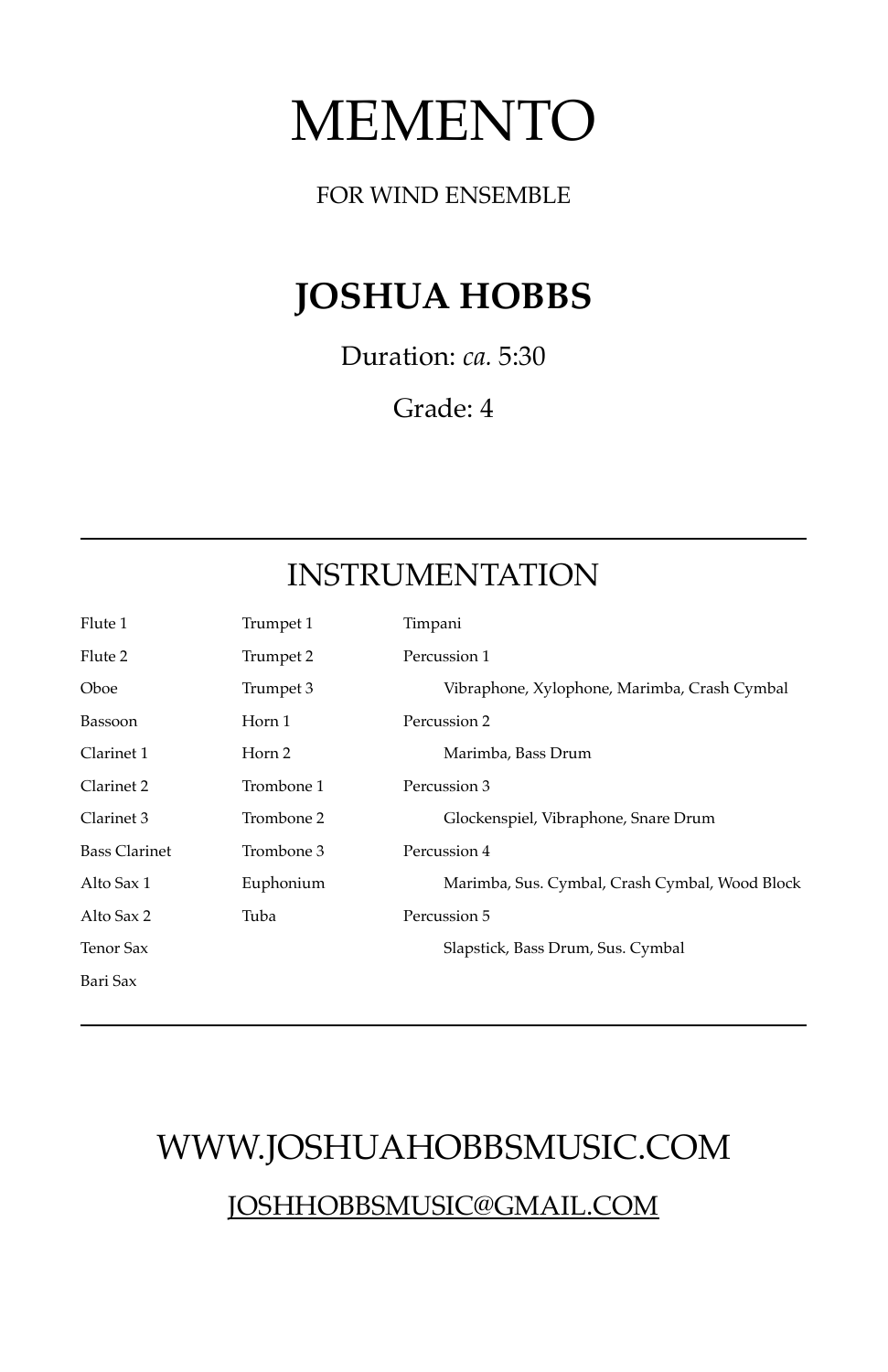#### **MEMENTO PROGRAM NOTES \***

Prior to my final semester as a graduate conducting student at the University of South Florida, Dr. Matthew McCutchen asked if I would be interested in composing a new work for the concert band for me to conduct at their final concert of the year. I was honored and thus I immediately accepted. I wanted this composition to reflect this opportunity and many others that I had while at USF; I wanted this new work to serve as a **Memento** for my time in graduate school.

The work is built in 3 sections: a very celebratory feel at the beginning and end with a more trying section in between. The most prominent motif in this work is a four note idea first outlined by the vibraphone in the opening measures. These four notes serve as the foundation for many of the melodies found in the work. The chorale-like idea (first heard at measure 45) should be powerfully lush while the woodwind ascending flurry occurring simultaneously should just be powerful! The sinister middle section is also built from the four note motif with only one difference (fourth note is a minor sixth instead of a perfect fifth above tonic).

*\*The "fall" from the upper notes on the final chord should be VERY quick and happen on (not before or after!) beat 2. Percussion (minus crash cymbals) should let their instruments ring for one beat, before dampening on beat 2.* 

> -Joshua Hobbs January 16, 2015

**Commissioned by and dedicated to**

**Matthew McCutchen**

*&*

*The University of South Florida Concert Band*

#### **ABOUT THE COMPOSER**

**JOSHUA HOBBS** (b. 1990) is an award-winning composer currently pursuing his master's degree in Instrumental Conducting at the University of South Florida. Joshua holds a bachelor's degree in Music Composition from the University of Central Florida and has studied privately or participated in composition master classes with Christopher Marshall, Brian Balmages, Eric Whitacre, Robert W. Smith and Thad Anderson. His output includes works for ensembles of all sizes and has been performed by Scott Hartman, John Almeida, the Summit Brass, Saint Louis Brass, at the New England Conservatory, University of Alabama, at International Trumpet Guild conferences and on many other occasions.

Joshua's music is published with Hickman Music Editions, Triplo Press and Dorn Publications, and is promoted through www.Newbandmusic.com. Josh is registered with the American Society of Composers, Authors and Publishers (ASCAP) and is a member of the Society of Composers (SCI), as well as the American Composers Forum (ACF). He resides in Tampa, Florida.

For more information, recordings, and other helpful resources, please visit

[WWW.JOSHUAHOBBSMUSIC.COM](http://WWW.JOSHUAHOBBSMUSIC.COM)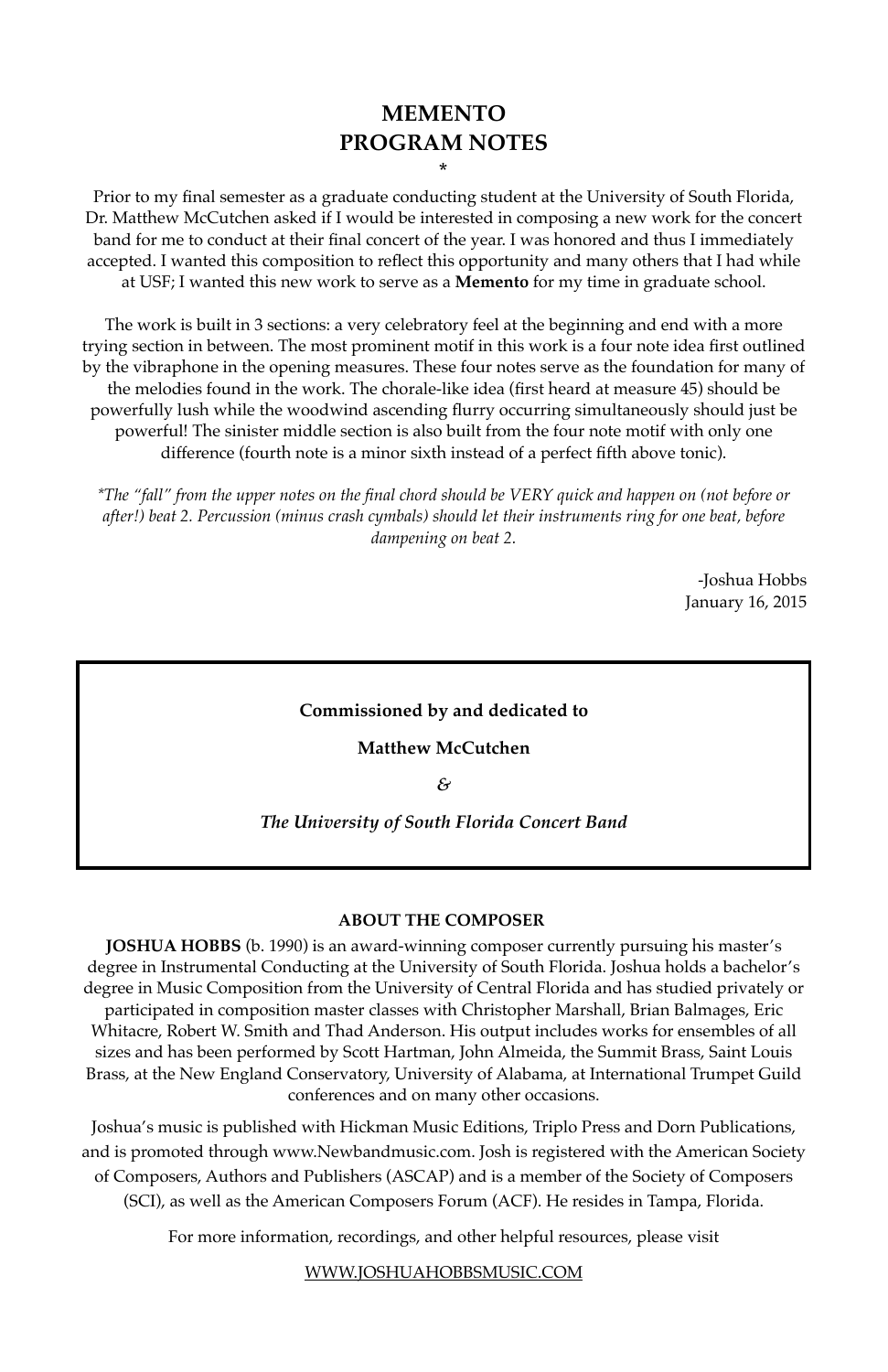

## MEMENTO **IOSHUA HOBBS** (2015)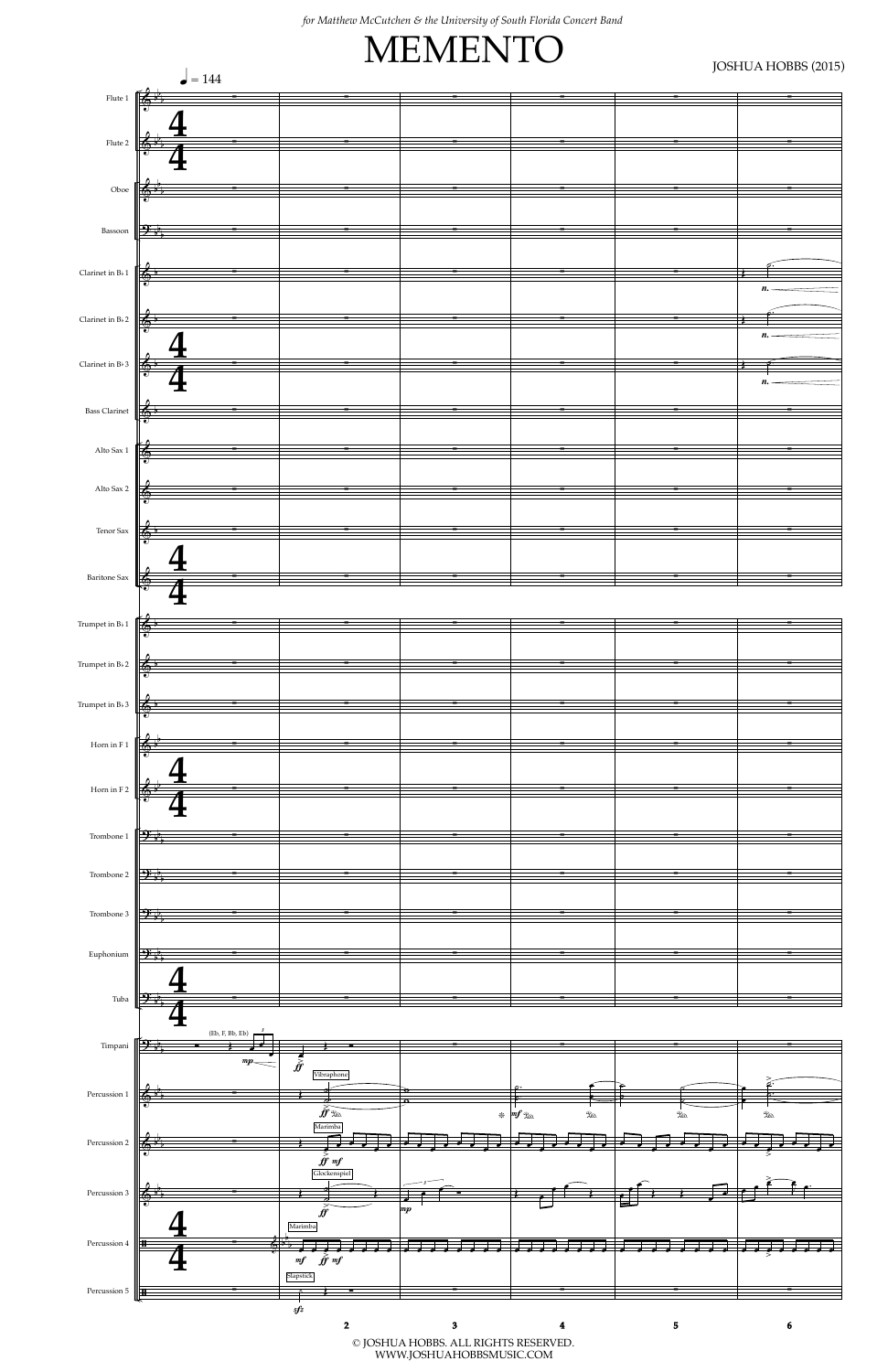

**8**

**9**

**10**

**11**

**12**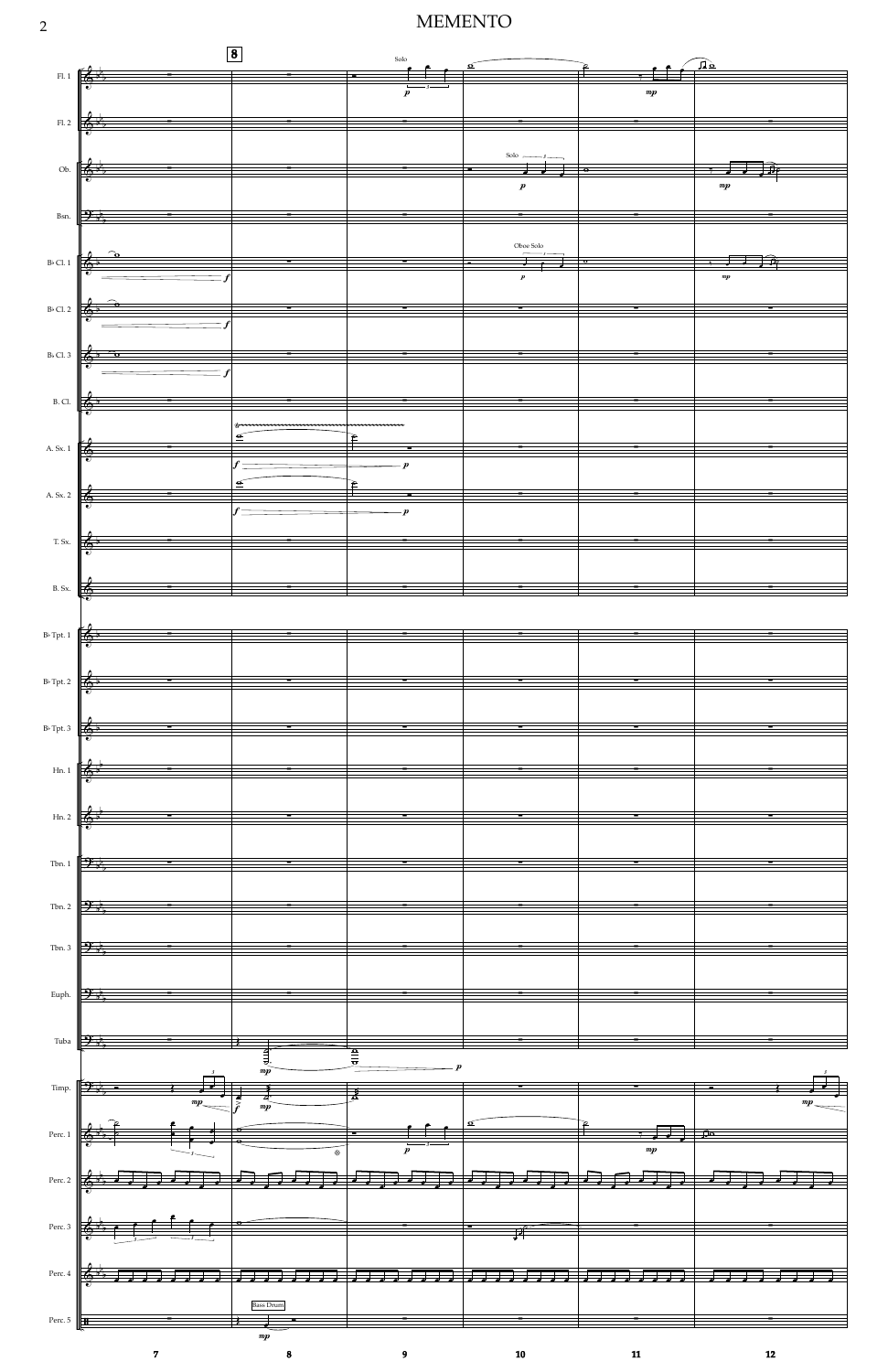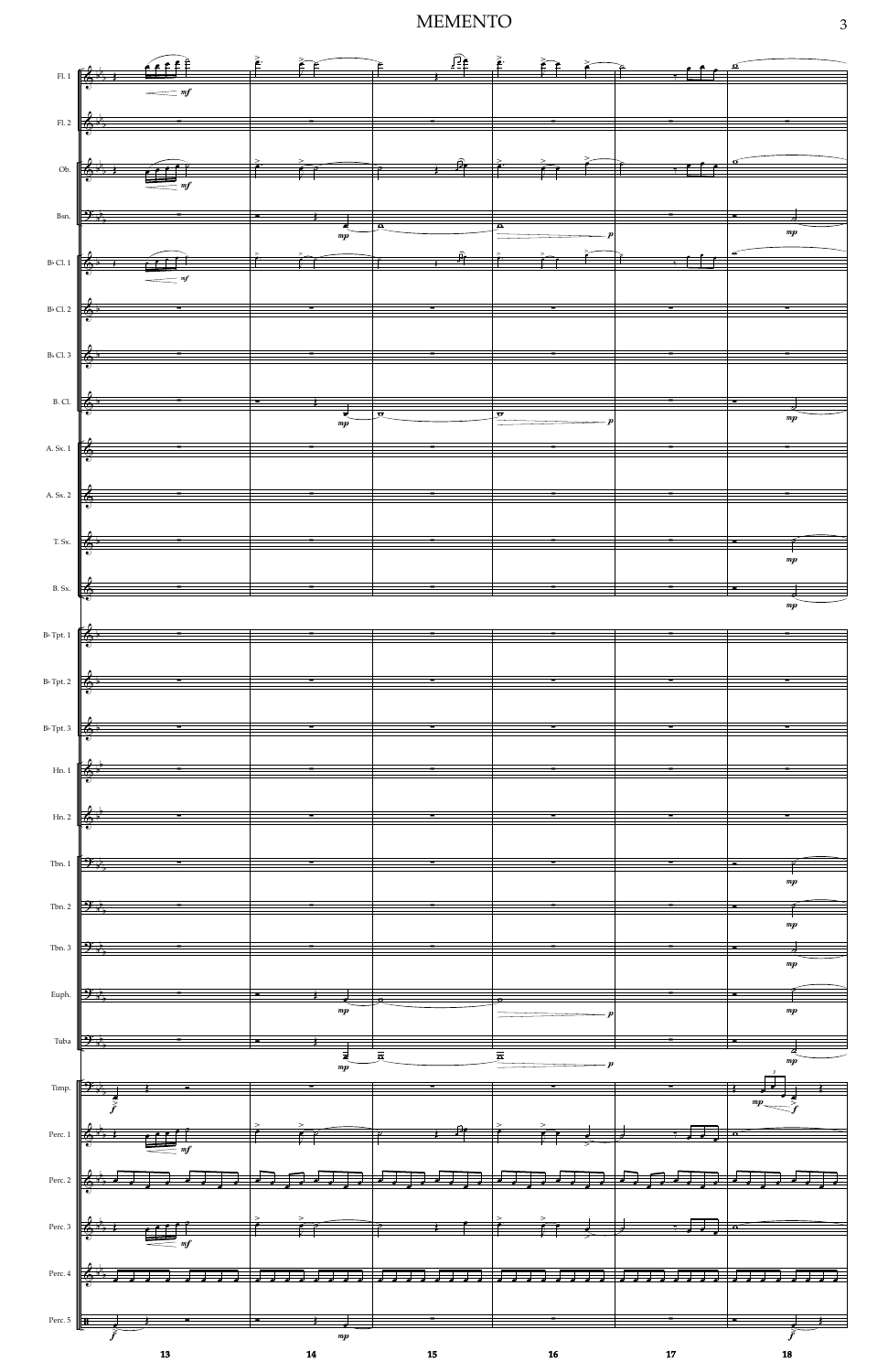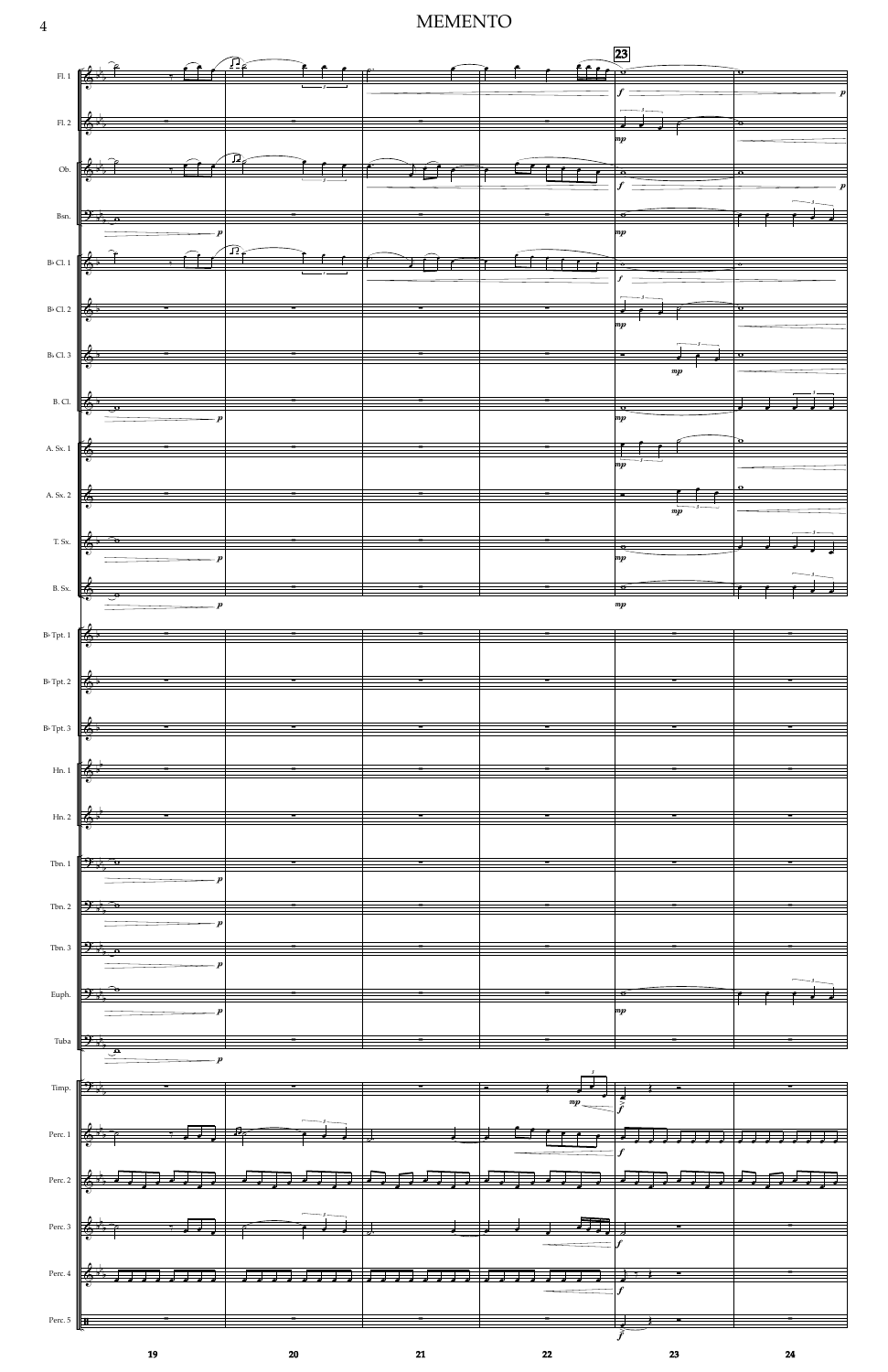**26**!

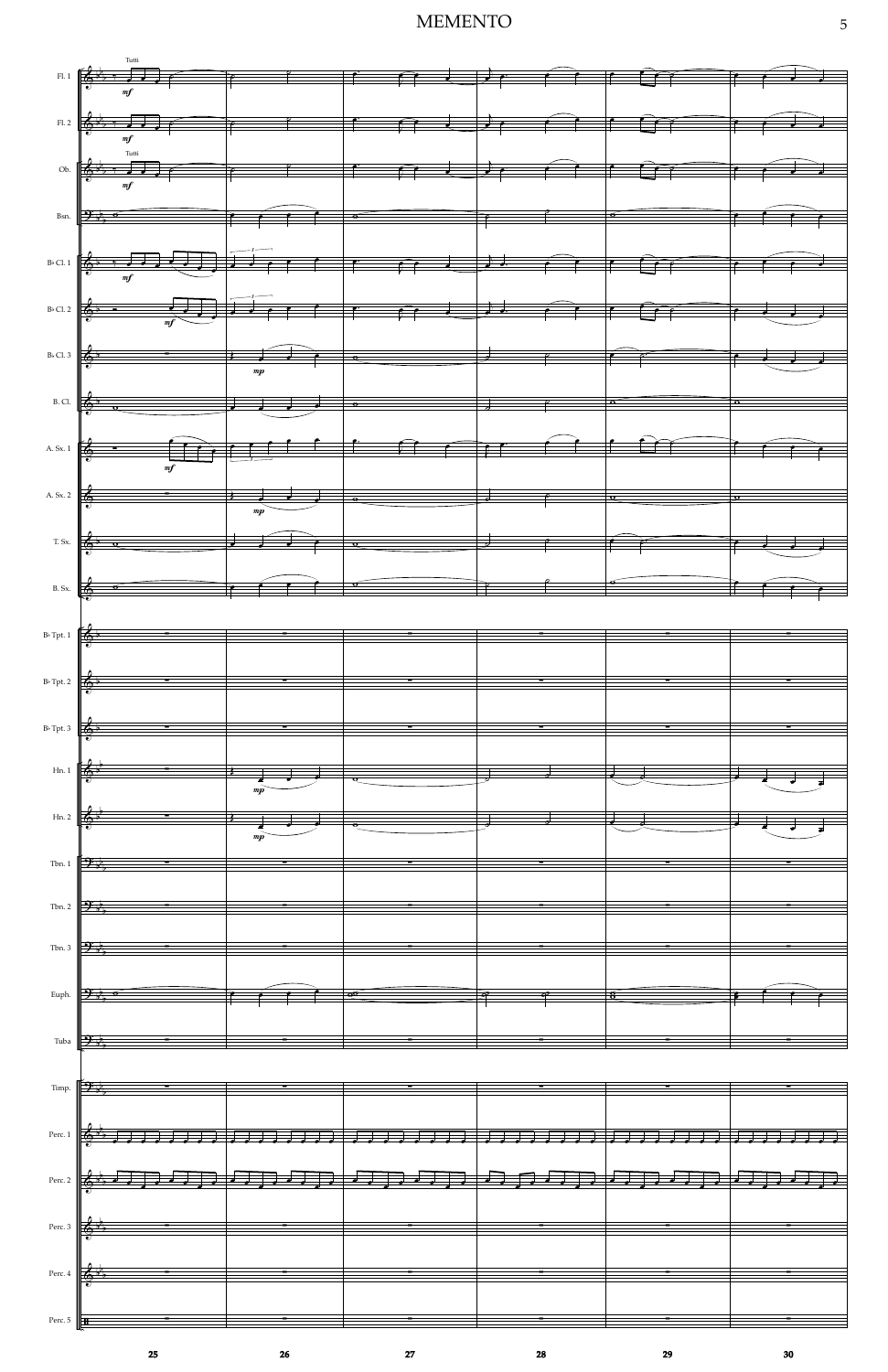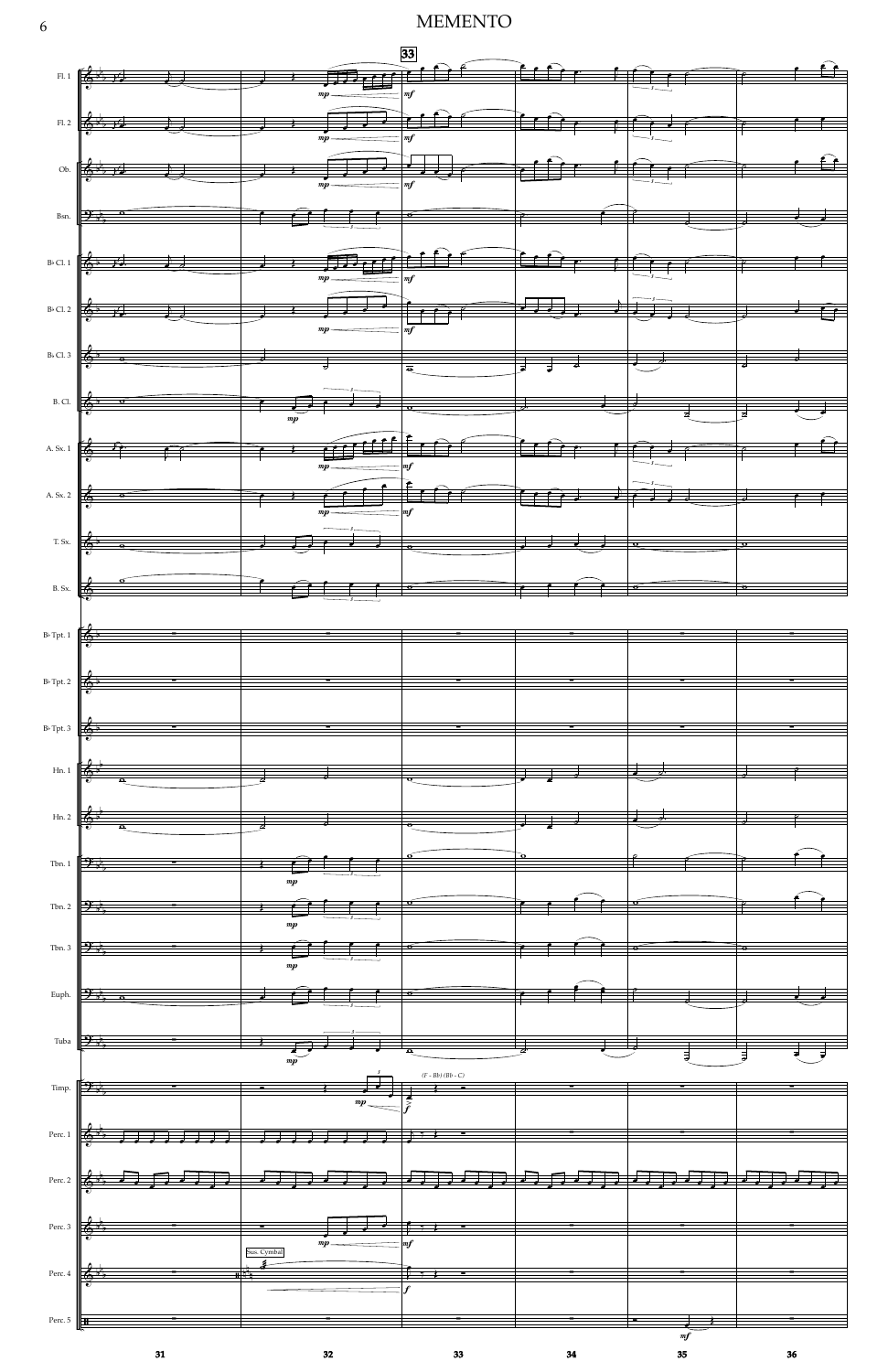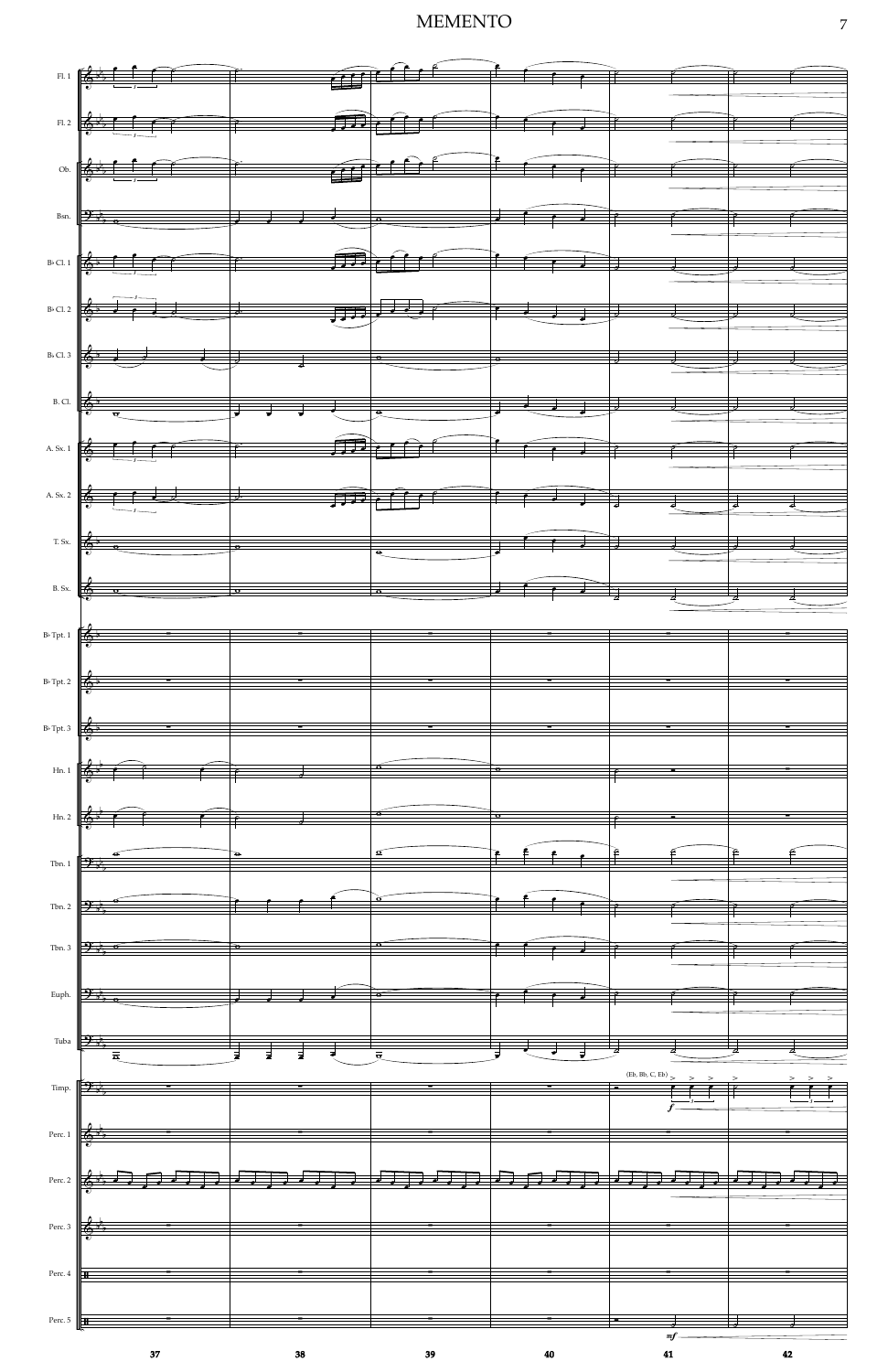

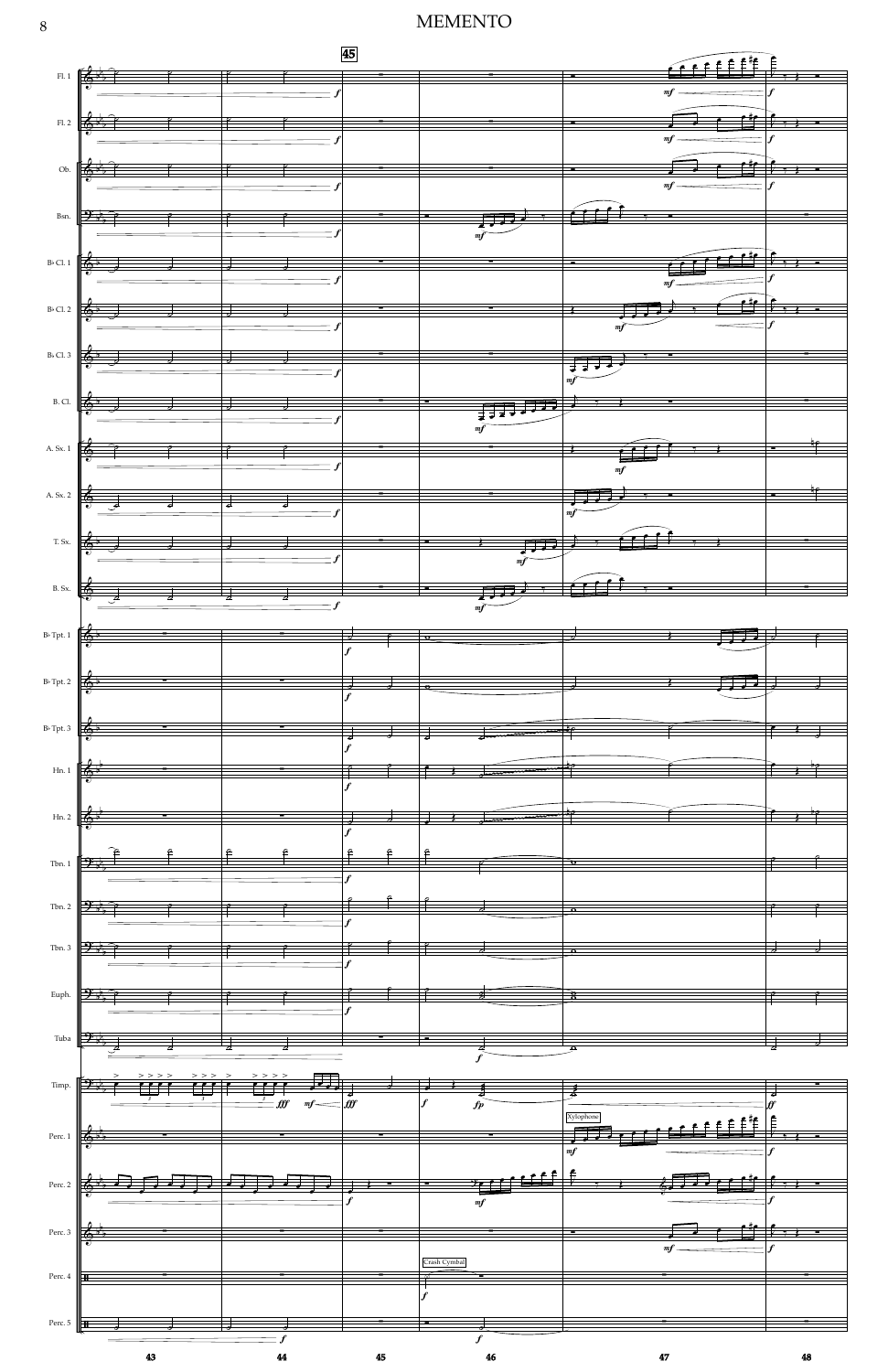**51**!

**52**

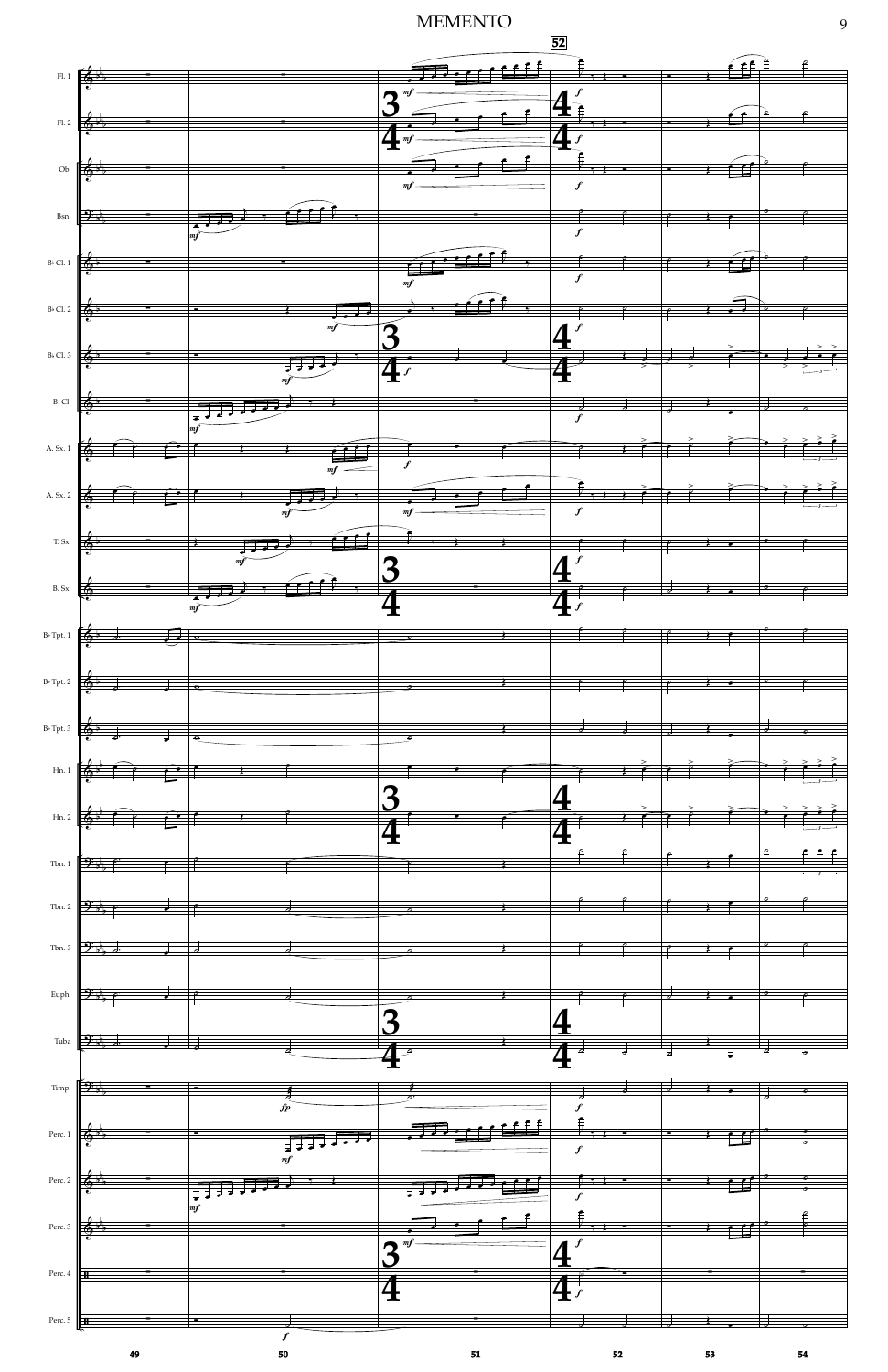

**56**

**58**!

**59**!

**60**!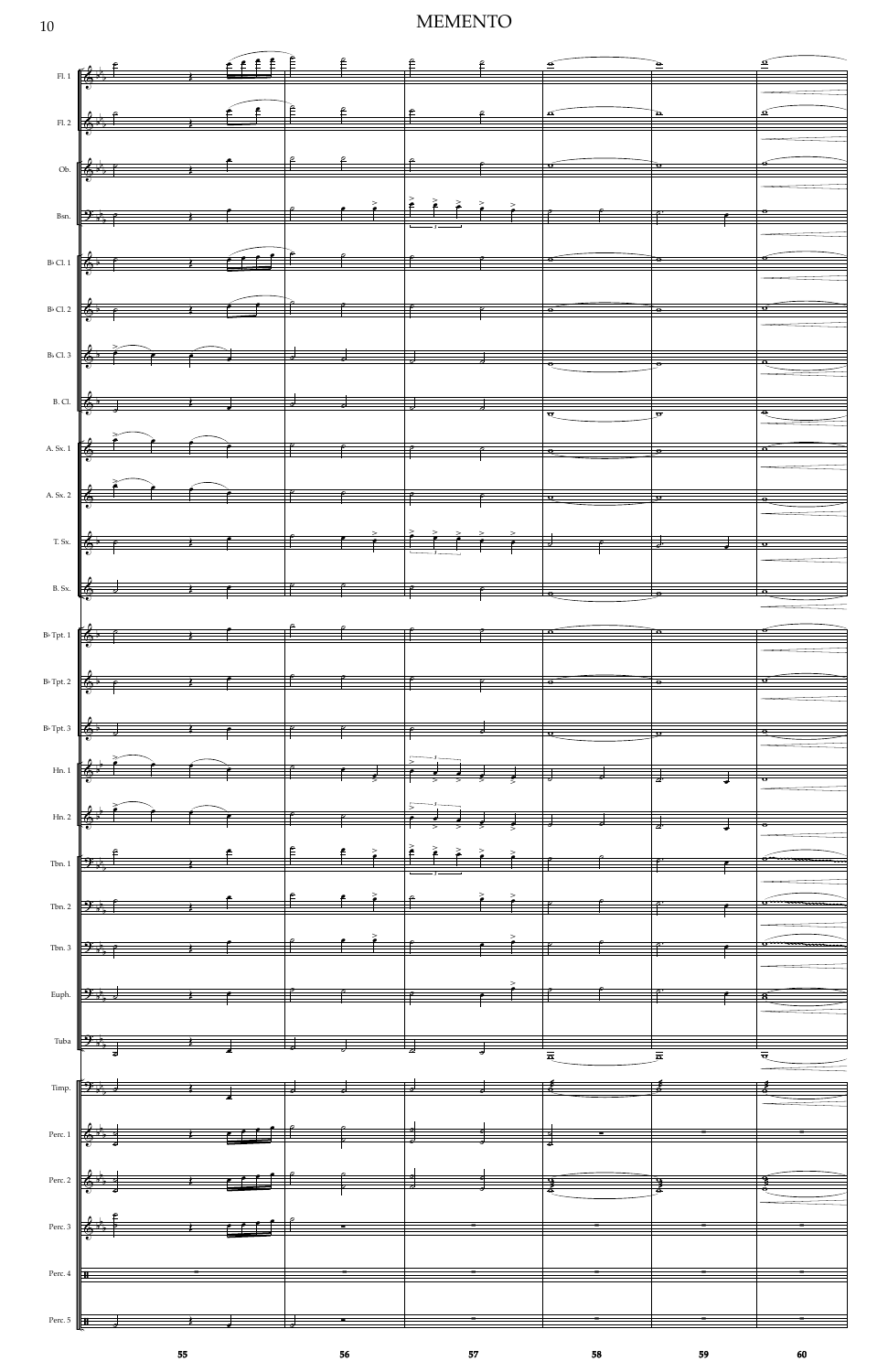**62**!

**64**



**65**!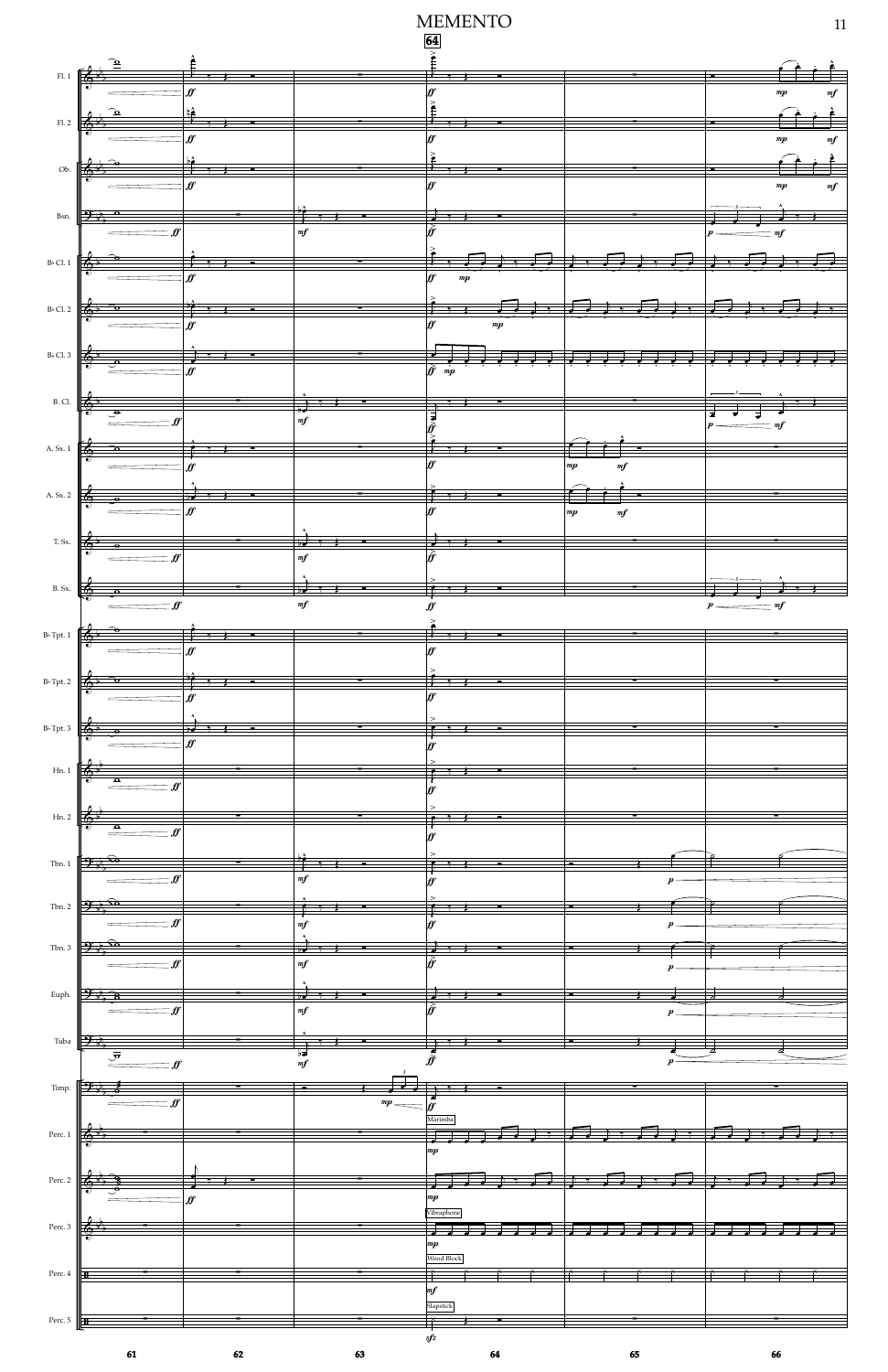

 $\bf 67$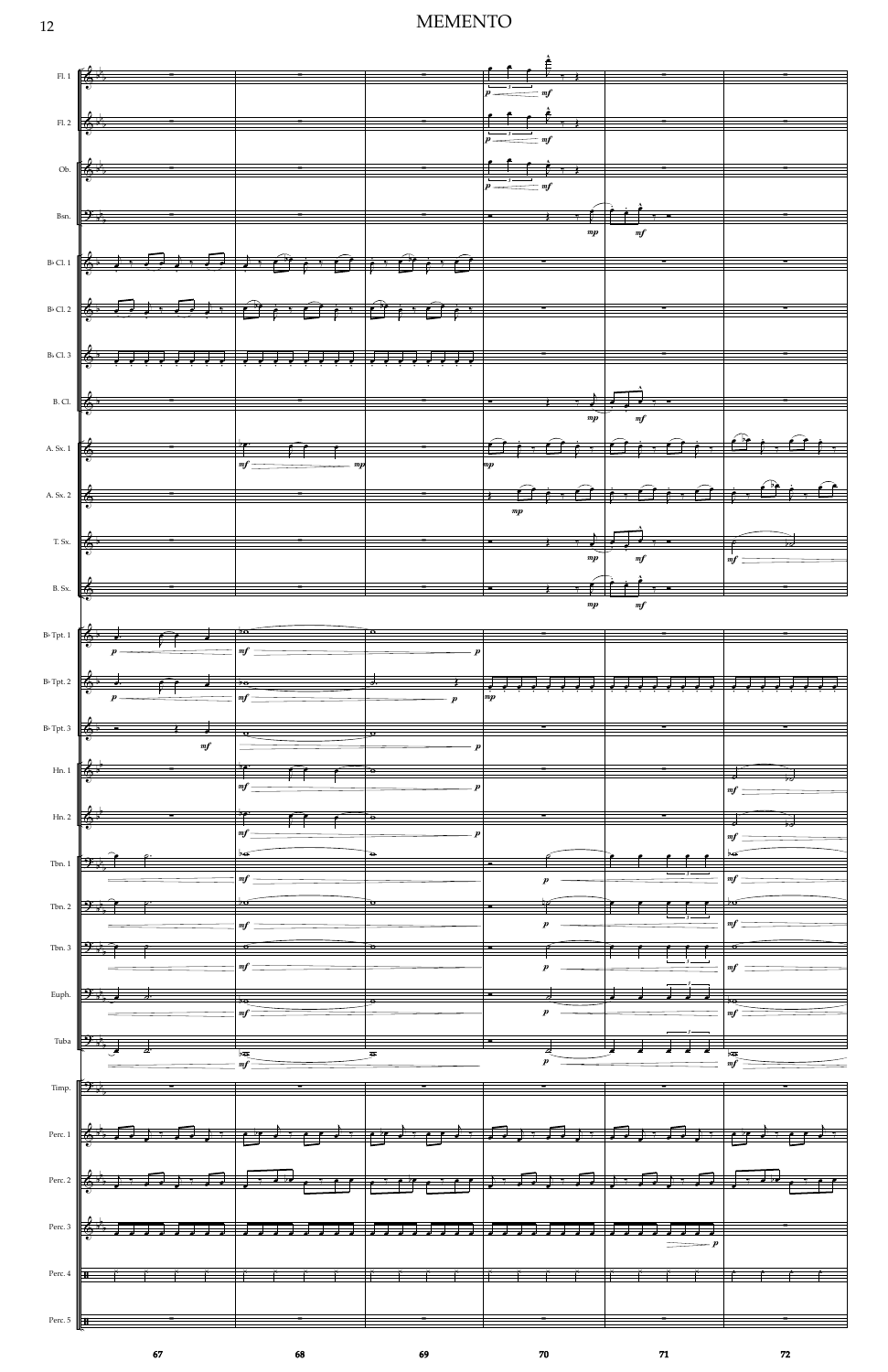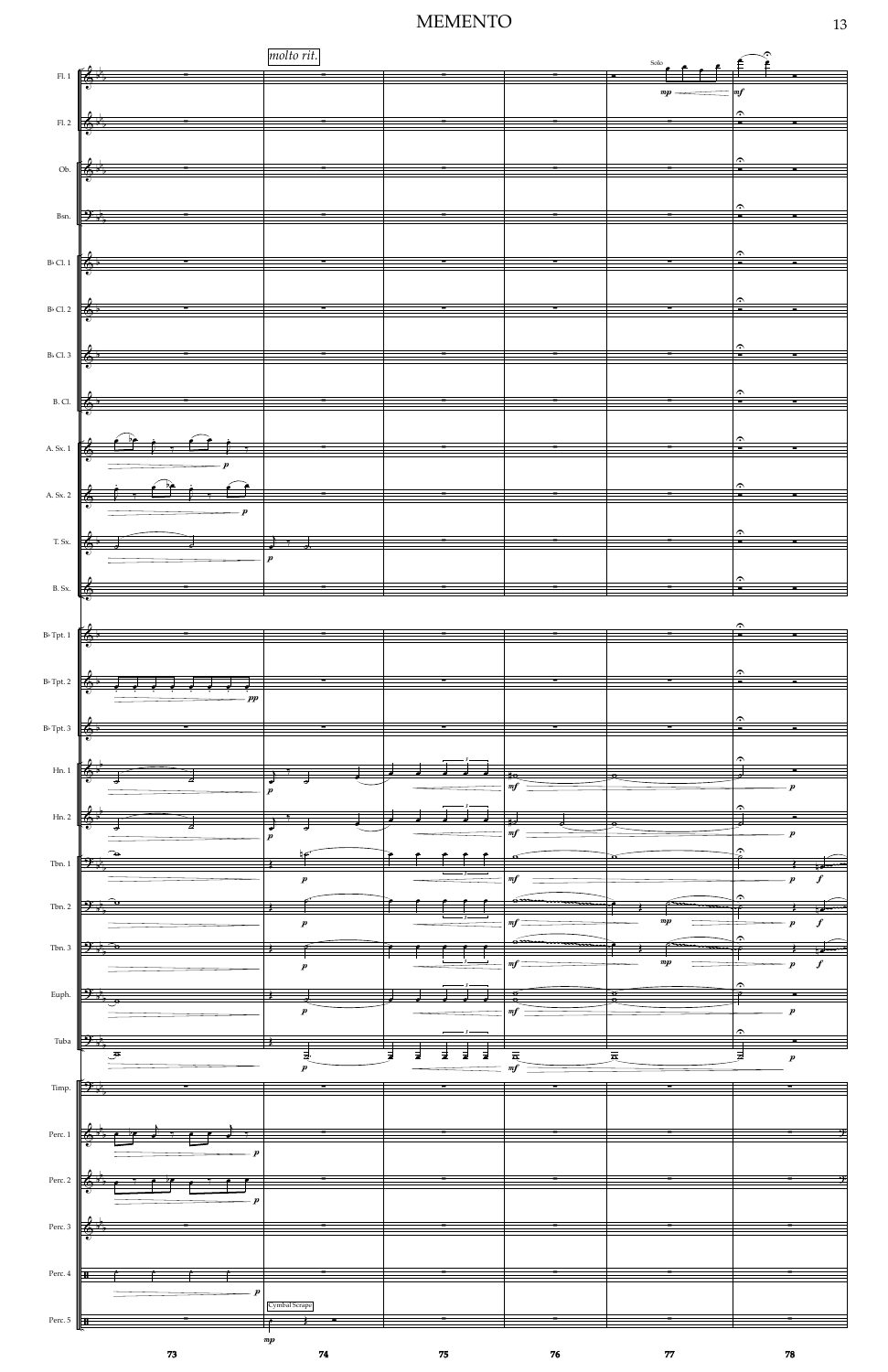**80**



**81**

**82**

**83**

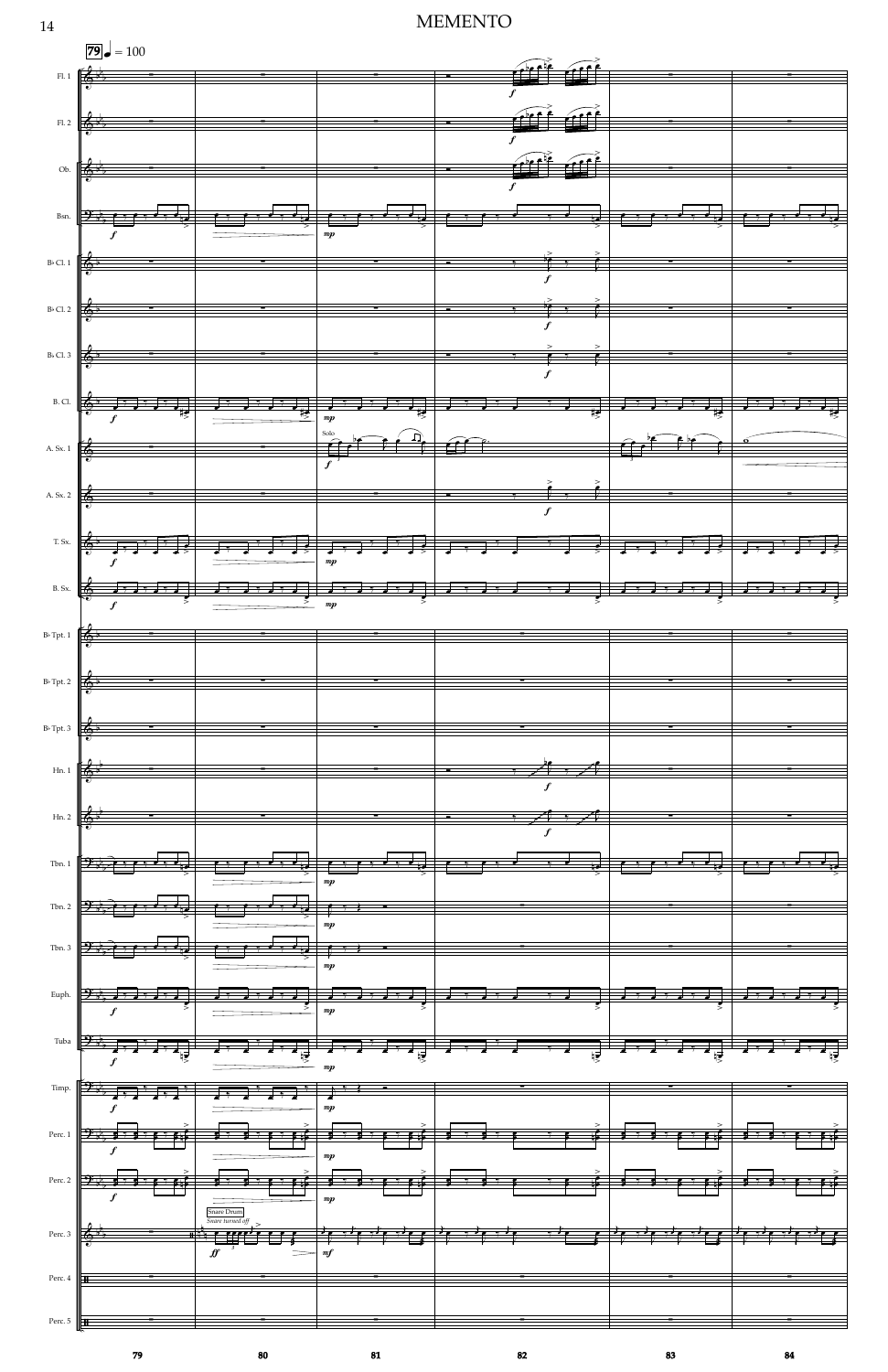MEMENTO 15



**86**

**88**

**89**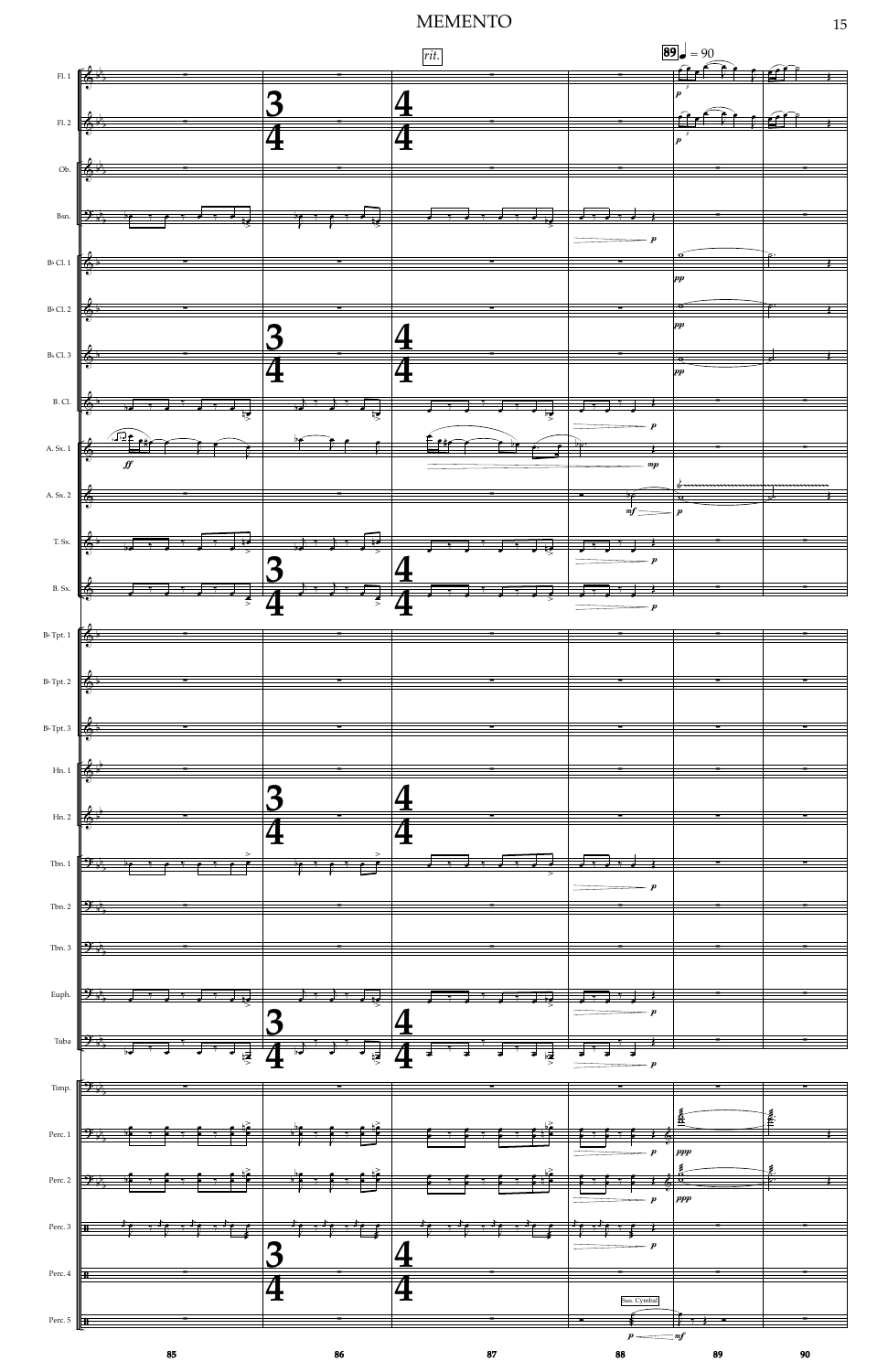$92$ 



**93**!

**94**!

**95**!

**96**!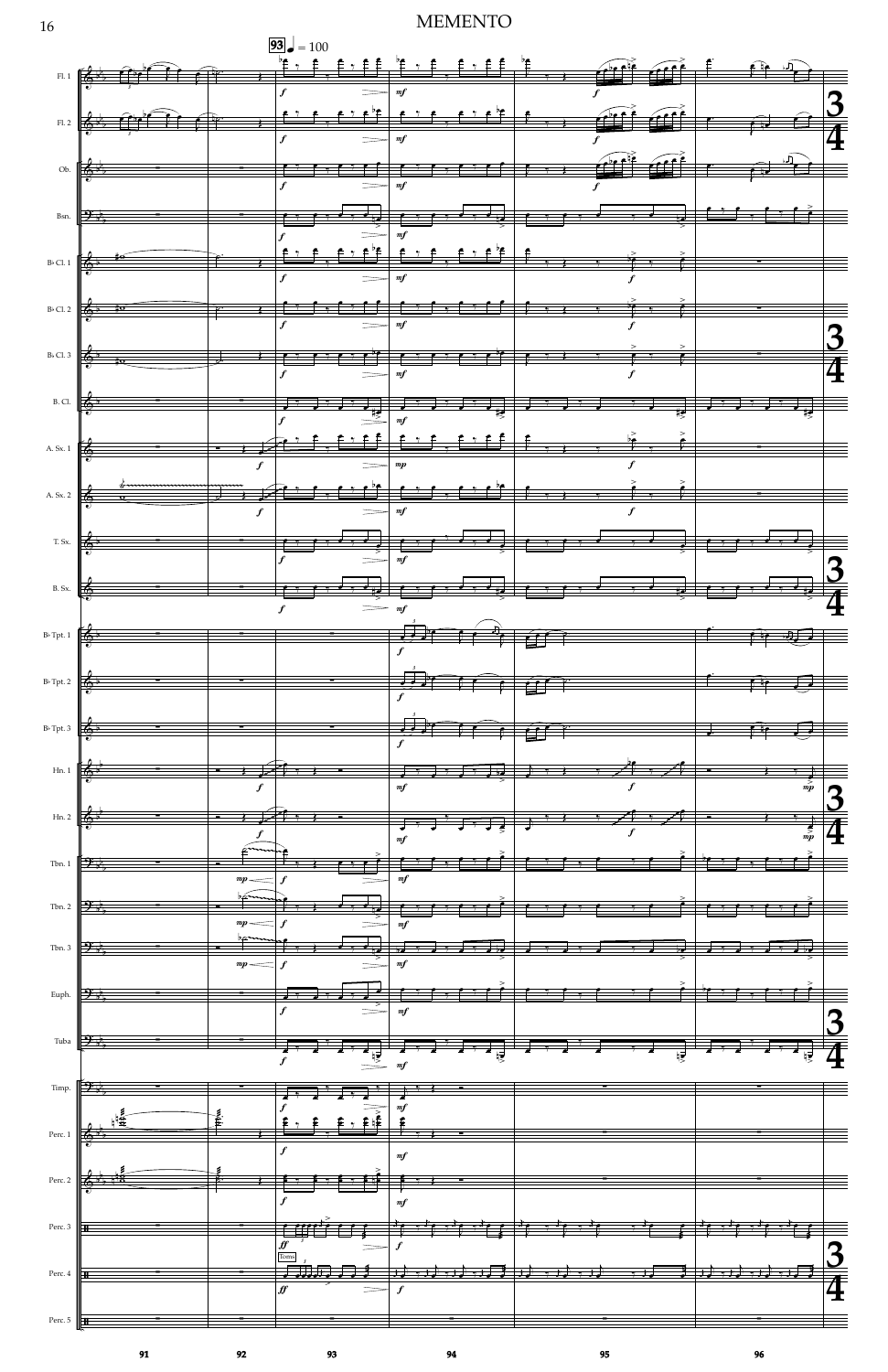**98**!

**99**!

**100**!

**101**

#### MEMENTO 17

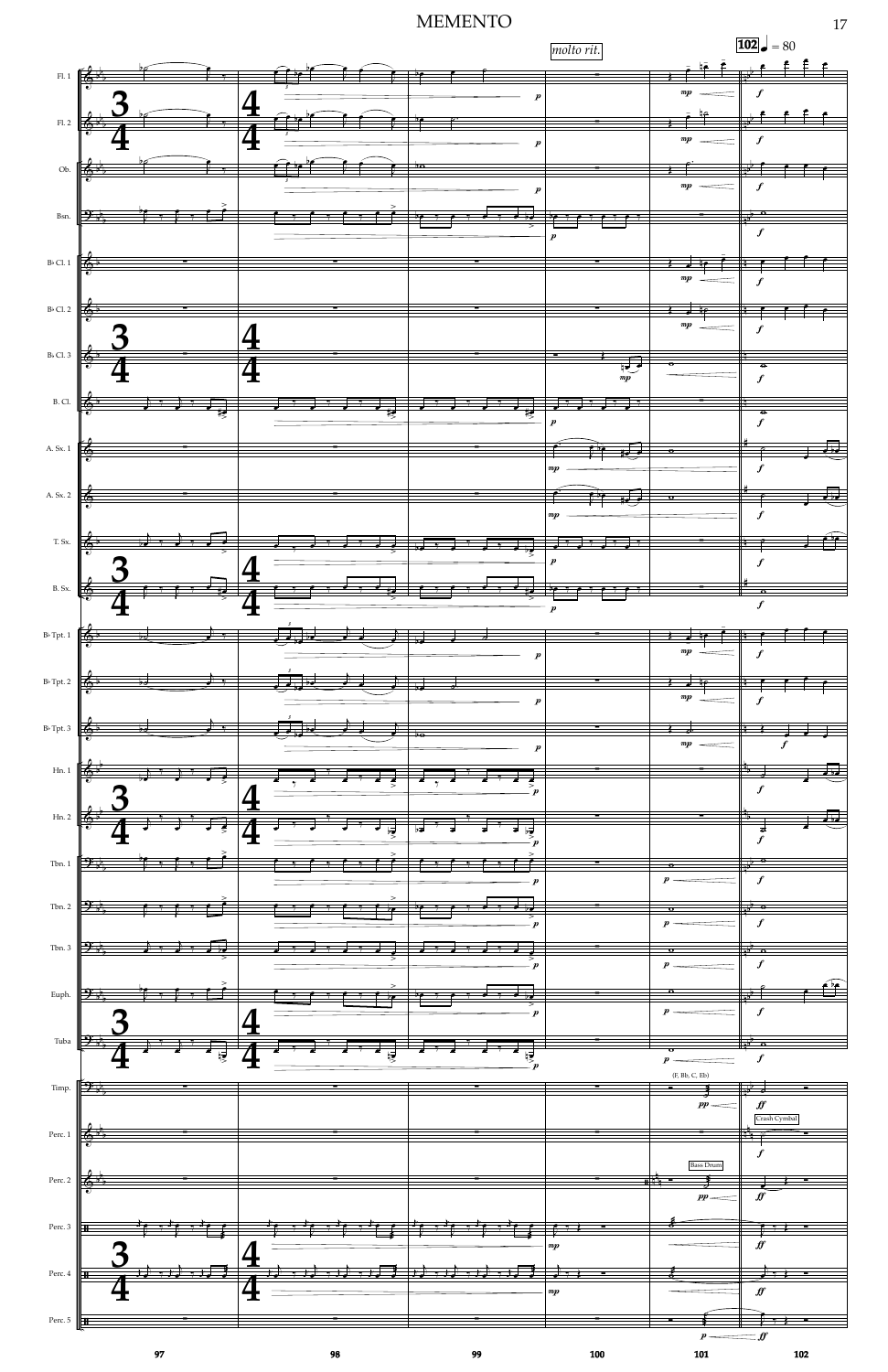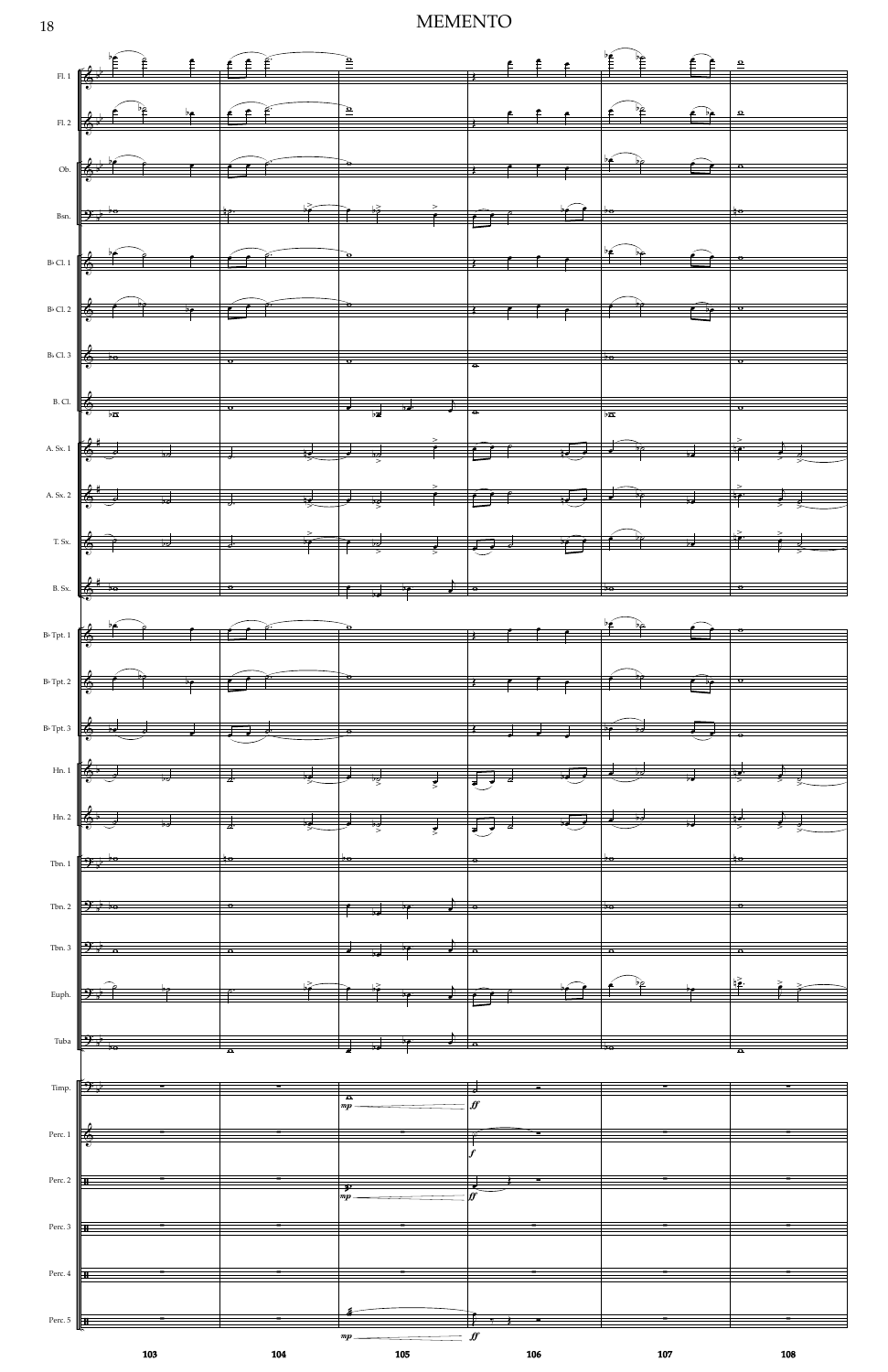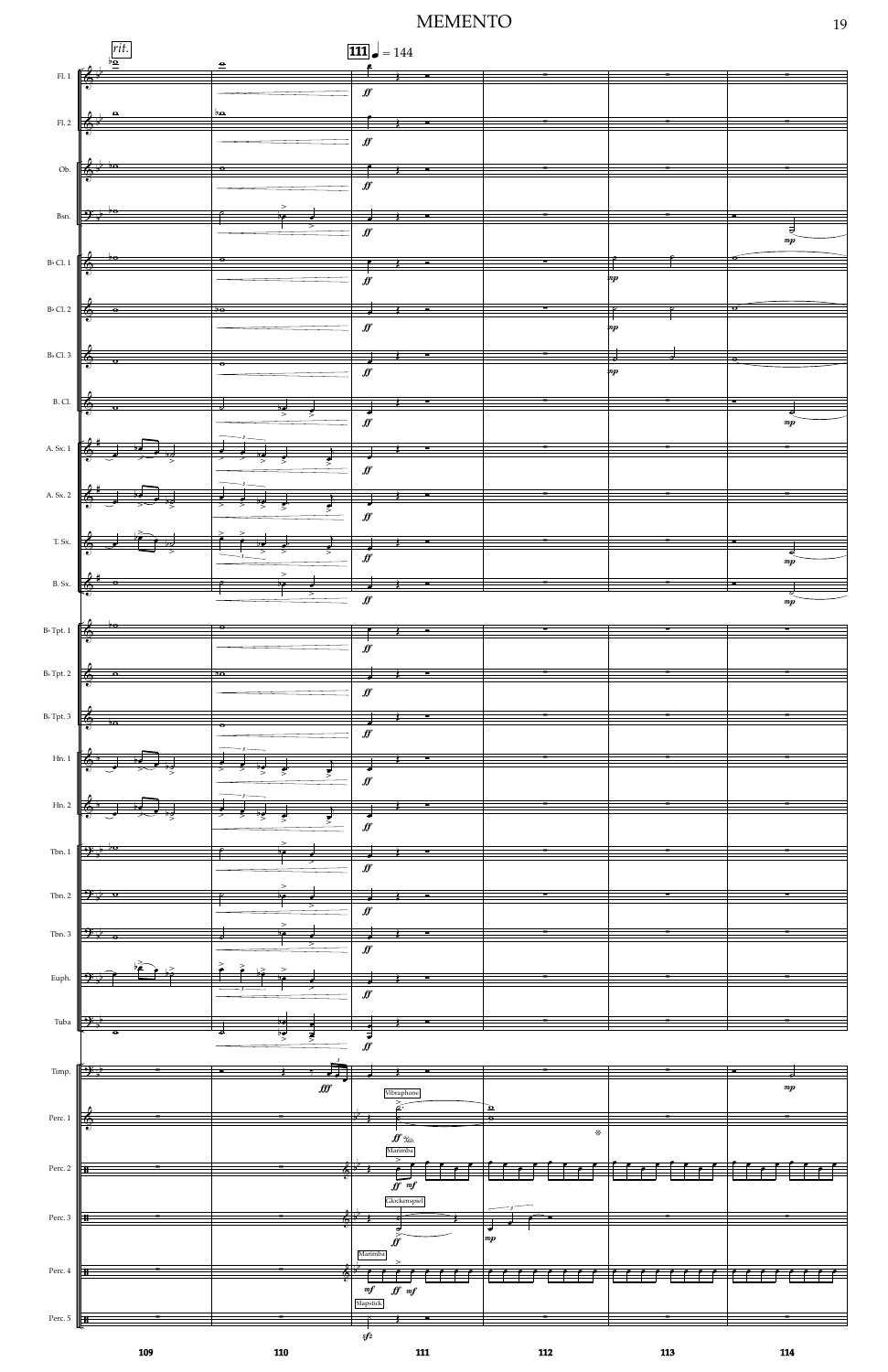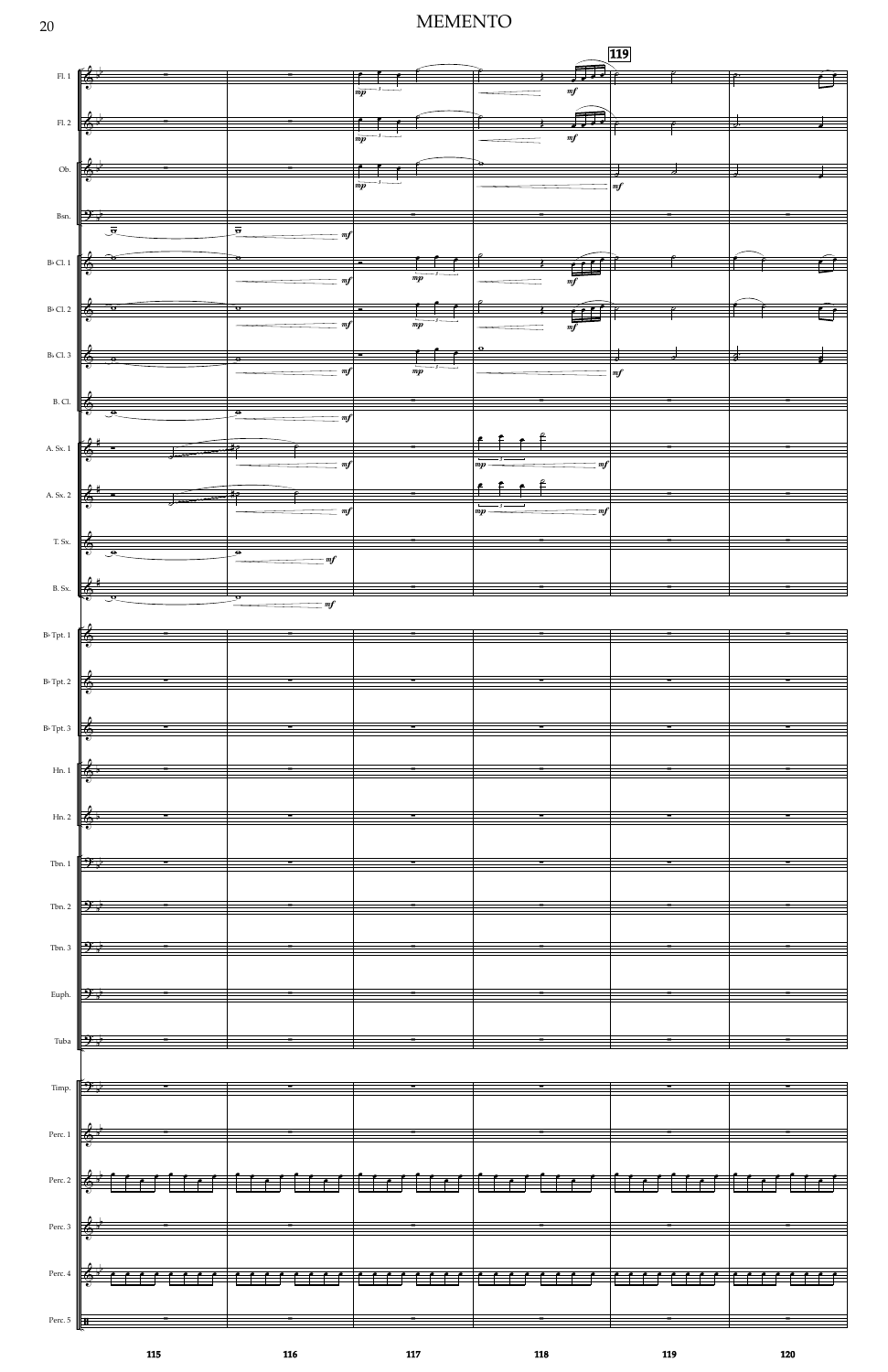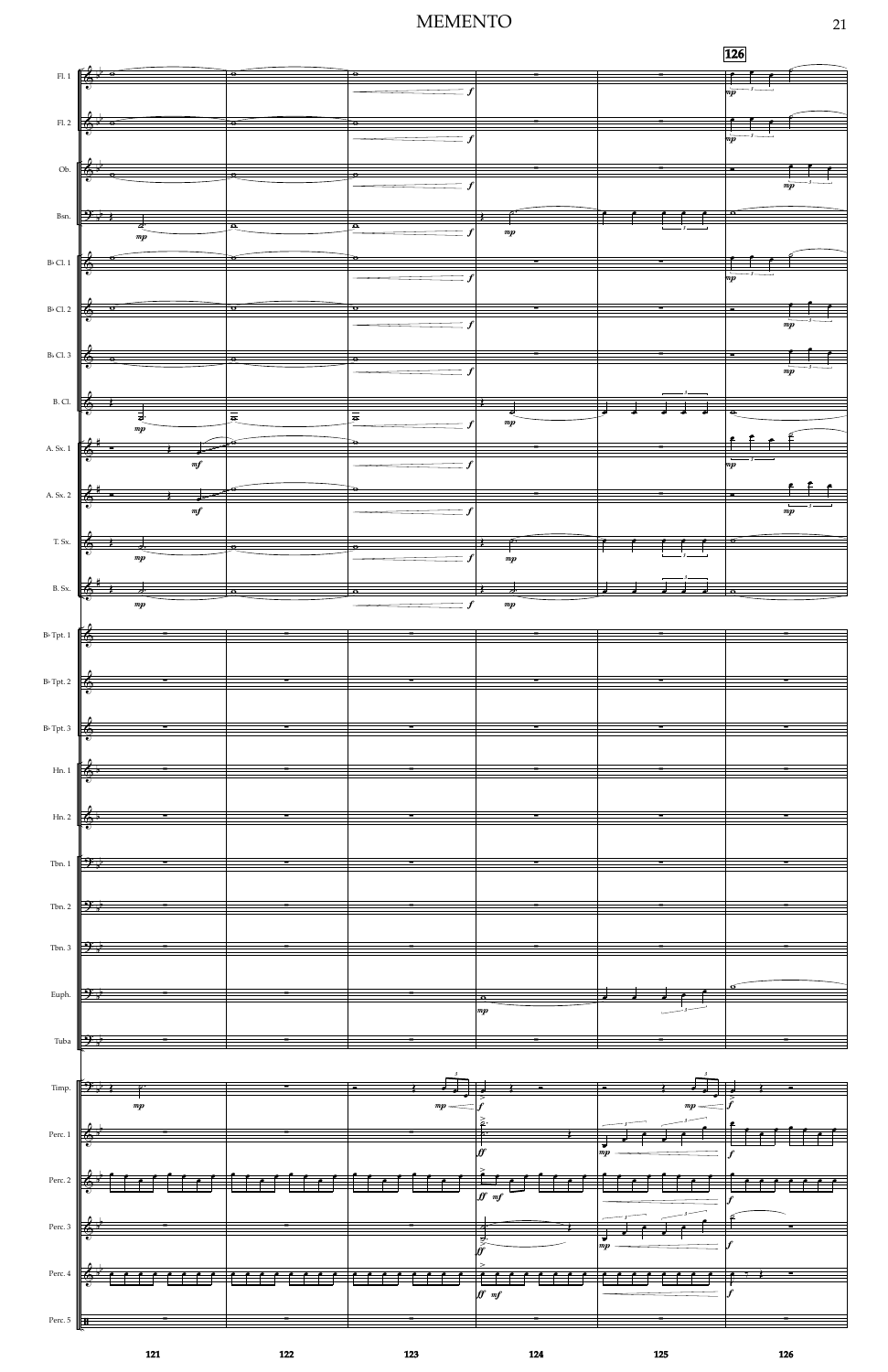**128**



**129**

**131**

**132**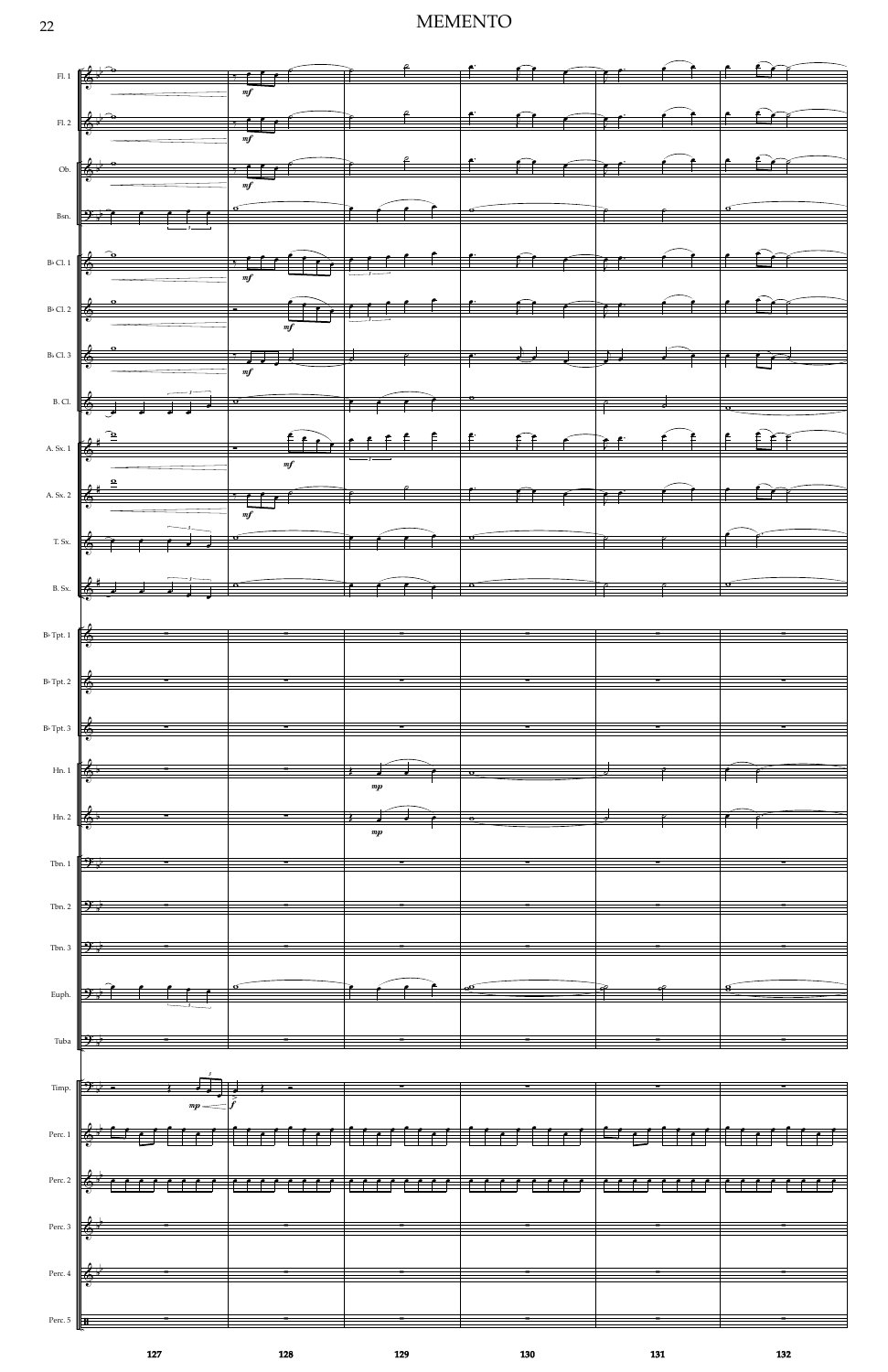135

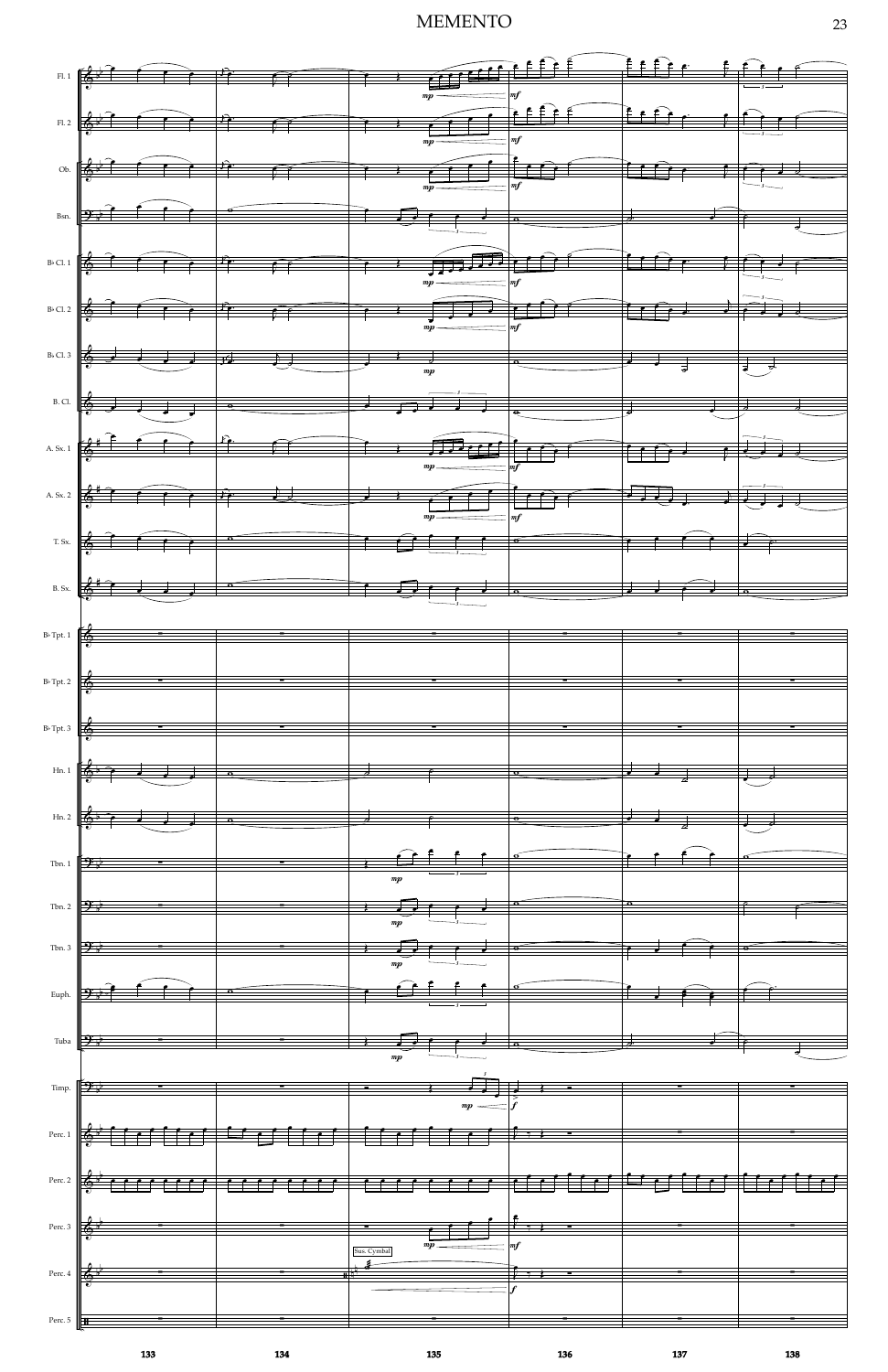

**140**

**141**

**142**

**143**

**144**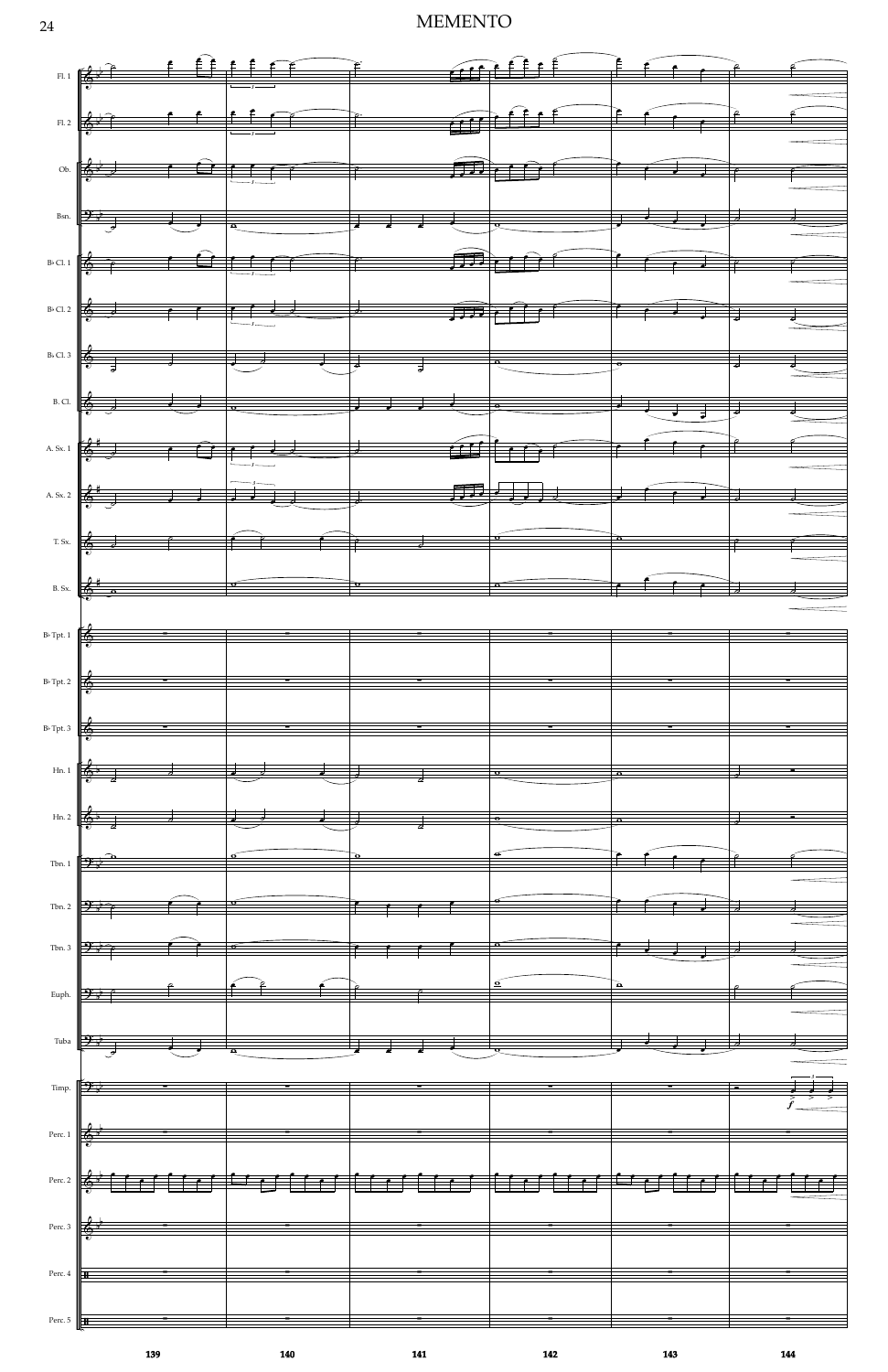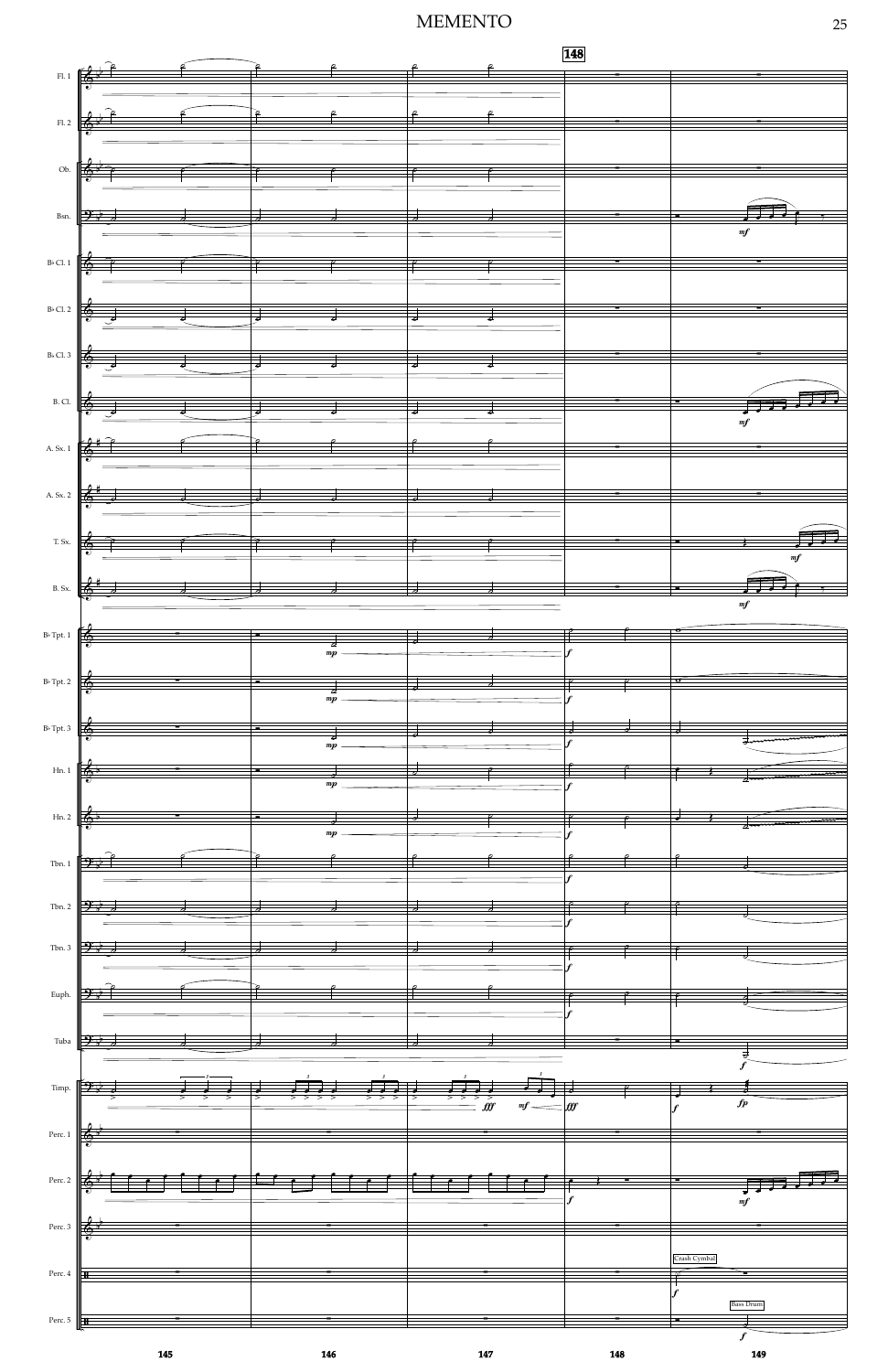**151**!

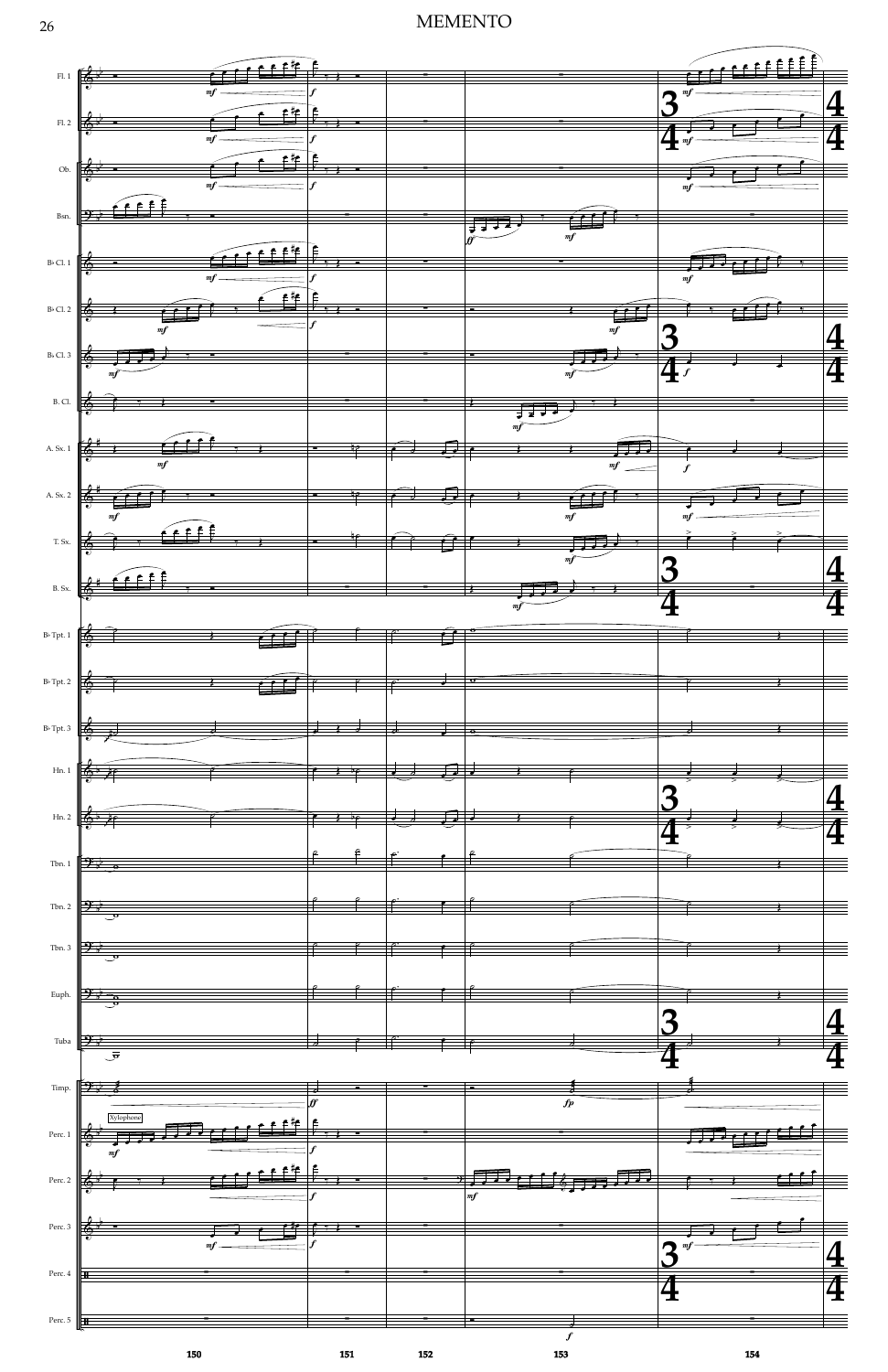**156**



**158**

**159**

**160**!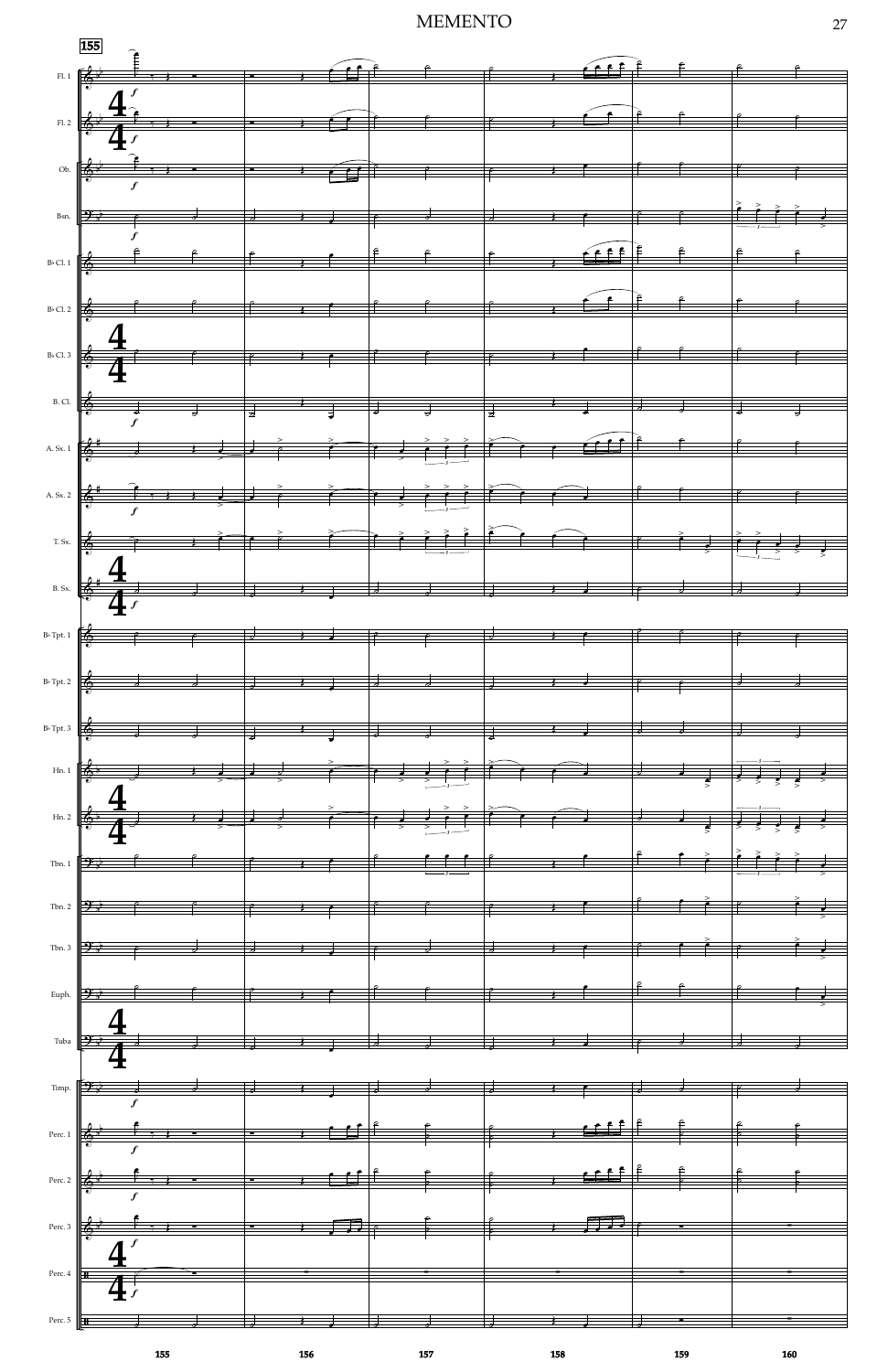

**164**!